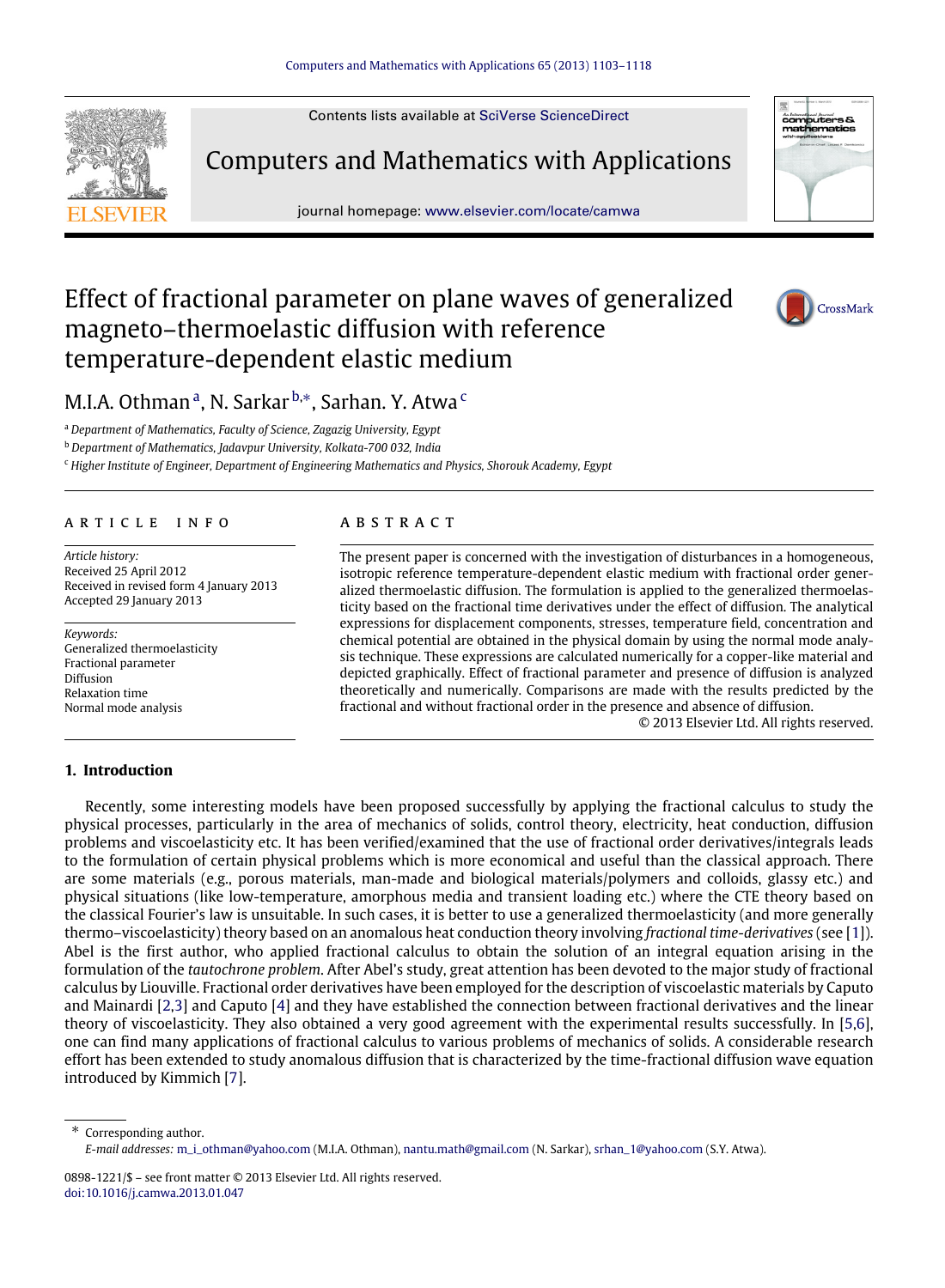During recent years, fractional calculus has also been introduced in the field of thermoelasticity. Povstenko [\[8\]](#page-14-7) has constructed a quasi-static uncoupled thermoelasticity model based on the heat conduction equation with a fractional order time derivative. He used the Caputo fractional derivative [\[9\]](#page-14-8) and obtained the stress components corresponding to the fundamental solution of a Cauchy problem for the fractional order heat conduction equation in both the one-dimensional and two-dimensional cases. Povstenko [\[10\]](#page-14-9) also studied factional Cattaneo-type equations and generalized thermoelasticity. Ezzat and Fayik [\[11\]](#page-14-10) constructed a model in generalized thermoelastic diffusion by using *fractional time-derivatives*.

Diffusion can be defined as the movement of particles from an area of high concentration to an area of lower concentration until equilibrium is reached. It occurs as a result of the second law of thermodynamics which states that the entropy or disorder of any system must always increase with time. Diffusion is important in many life processes. There is now a great deal of interest in the study of this phenomenon, due to its many applications in geophysics and industrial applications. In integrated circuit fabrication, diffusion is used to introduce dopants in controlled amounts into the semiconductor substrate. In particular, diffusion is used to form the base and emitter in bipolar transistors, form integrated resistors, form the source/drain regions in MOS transistors and dope poly-silicon gates in MOS transistors. In most of these applications, the concentration is calculated using what is known as Fick's law. This is a simple law that does not take into consideration the mutual interaction between the introduced substance and the medium into which it is introduced or the effect of the temperature on this interaction. The phenomenon of diffusion is used to improve the conditions of oil extractions (seeking ways of more efficiently recovering oil from oil deposits). These days, oil companies are interested in the process of thermoelastic diffusion for more efficient extraction of oil from oil deposits. The thermodiffusion process also helps the investigation in the field associated with the advent of semiconductor devices and the advancement of microelectronics.

Thermodiffusion in the solids is one of the transport processes that has great practical importance. Most of the research associated with the presence of concentration and temperature gradients has been made with metals and alloys. The first critical review was published in the work of Oriani [\[12\]](#page-14-11). With the advancement of nuclear energetics, the interest in thermodiffusion has returned to metallic oxides that often heats up in an inhomogeneous temperature field [\[13\]](#page-14-12) in connection with technological conditions.

Thermodiffusion in an elastic solid is due to the coupling of the fields of temperature, mass diffusion and that of strain. Heat and mass exchange with the environment during the process of thermodiffusion in an elastic solid. The concept of thermodiffusion is used to describe the processes of thermomechanical treatment of metals (carbonizing, nitriding steel, etc.) and these processes are thermally activated, their diffusing substances being, e.g., nitrogen, carbon etc. They are accompanied by deformations of the solid. Nowacki [\[14–16\]](#page-14-13) and Podstrigach [\[17\]](#page-15-0) developed the theory of thermoelastic diffusion. In this theory, the coupled thermoelastic model is used. This implies infinite speeds of propagation of thermoelastic waves. Sherief et al. [\[18\]](#page-15-1) developed the theory of generalized thermoelastic diffusion that predicts finite speeds of propagation for thermoelastic and diffusive waves. The reflection phenomena of *P* and SV waves from the free surface of an elastic solid with thermodiffusion was considered by Singh [\[19\]](#page-15-2). Sherief and Saleh [\[20\]](#page-15-3) worked on a problem of a thermoelastic half-space with a permeating substance in contact with the bounding plane in the context of the theory of generalized thermoelastic diffusion with one relaxation time. Recently, Othman et al. [\[21\]](#page-15-4) studied the effect of diffusion on the two-dimensional problem of generalized thermoelasticity with Green and Naghdi theory. Owing to the mathematical difficulties encountered in two-dimensional multi-field coupled generalized heat conduction problems, the problems become too complicated to obtain an analytical solution. Instead of analytical methods, several authors applied numerical techniques such as finite difference method, finite element method, boundary value method etc., for solving such kind of problems. In recent years, normal mode analysis method has been applied to study various problem of generalized thermoelasticity [\[21–24\]](#page-15-4).

The present study is motivated by the importance of thermoelastic diffusion process in the field of oil extraction. The theory of thermodiffusion is also applied in the description of thermo-mechanical treatment of porous media of sintered powder metals. Thermodiffusion methods have been successfully applied in the last few years in improving the mechanical properties of product made of powder metals.

The present paper is concerned with the investigation of disturbances in a homogeneous, isotropic temperaturedependent elastic medium with fractional order generalized thermodiffusion. The formulation is applied to the generalized thermoelasticity based on the fractional time derivatives under the effect of diffusion. The analytical expressions for displacement components, stresses, temperature field, concentration and chemical potential are obtained in the physical domain by using the normal mode analysis techniques. These expressions are calculated numerically for a copper-like material and depicted graphically. Effect of fractional parameter and presence of diffusion is analyzed theoretically and numerically. Comparisons are made with the results predicted by the fractional and without fractional order in the presence and absence of diffusion.

#### **2. Basic equations and formulation of the problem**

Let us consider an isotropic, homogeneous, thermally and perfectly conducting elastic medium with temperaturedependent modulus of elasticity. We consider an orthogonal Cartesian coordinate system *oxyz* having originated on the surface  $z = 0$  and *oz* being a line drawn vertically downwards. The medium is subjected to a initial magnetic field  $H =$ (0, 0, *H*0) which is parallel to *y*-axis. Maxwell's equations for homogeneous isotropic perfectly conducting material (Strictly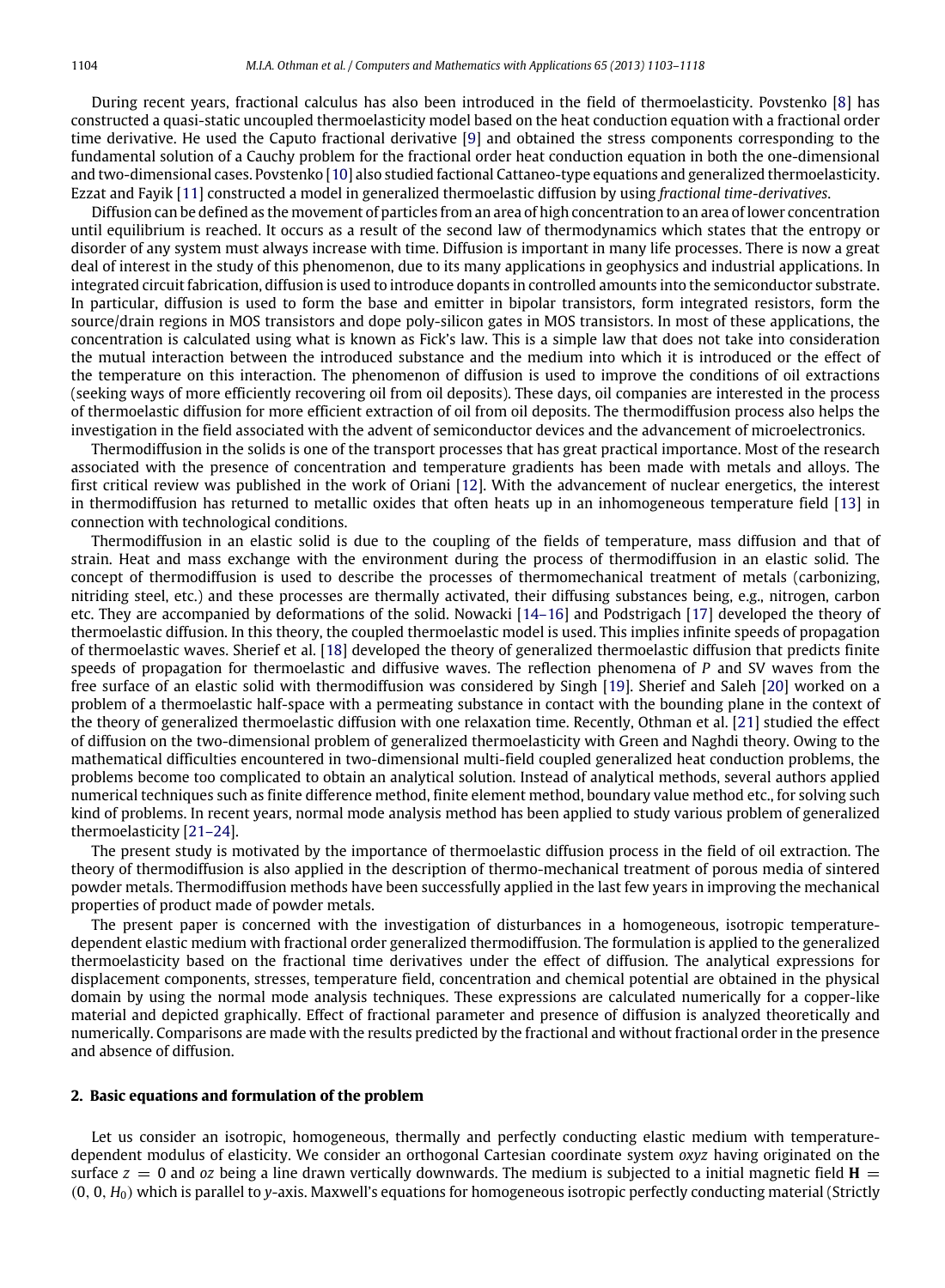speaking, when the material is subjected to magnetic fields and thermal field, the material will not remain homogeneous and isotropic; this variation is ignored in this investigation) are given by [\[25\]](#page-15-5)

<span id="page-2-0"></span>
$$
\nabla \wedge \mathbf{h} = \mathbf{J} + \varepsilon \frac{\partial \mathbf{E}}{\partial t},\tag{1}
$$

$$
\nabla \wedge \mathbf{E} = -\mu_e \frac{\partial \mathbf{h}}{\partial t},\tag{2}
$$

$$
\nabla \cdot \mathbf{h} = 0,\tag{3}
$$

$$
\mathbf{E} = -\mu_e \frac{\partial \mathbf{E}}{\partial t} \wedge \mathbf{H} \tag{4}
$$

where **E**, **h**, **J**,  $\mu_e$ ,  $\sigma$ , *T*, *t* and  $\varepsilon$  are the electric intensity, the magnetic intensity, the current density vector, the magnetic permeability, the electric conductivity, the absolute temperature, time and the electric permeability respectively.

Following [\[11\]](#page-14-10), the governing equations for an isotropic, homogeneous temperature-dependent elastic solid with generalized thermodiffusion at uniform temperature  $T_0$  in the undisturbed state, in the absence of external body forces and heat sources are:

(1) the equation of motion

<span id="page-2-4"></span><span id="page-2-1"></span>
$$
\rho \ddot{u}_i = \sigma_{ij,j} + F_i,\tag{5}
$$

where  $\rho$  is the density, **u** is the displacement vector,  $\sigma_{ij}$  are the components of the stress tensor and  $F_i$  is the Lorentz force given by

$$
\mathbf{F} = (F_x, F_y, F_z) = \mu_e (\mathbf{J} \wedge \mathbf{H})_i. \tag{6}
$$

(2) The strain–displacement relation

<span id="page-2-2"></span>
$$
e_{ij} = \frac{1}{2} \left( u_{i,j} + u_{j,i} \right), \tag{7}
$$

(3) the constitutive equations

$$
\sigma_{ij} = 2\mu e_{ij} + [\lambda e_{kk} - \nu (T - T_0) - \beta C] \delta_{ij},\tag{8}
$$

<span id="page-2-3"></span>
$$
P = -\beta e_{kk} + bC - a(T - T_0),\tag{9}
$$

where *eij* are the components of strain tensor, *T* is the absolute temperature, *C* is the concentration of the diffusive material in the elastic medium,  $\lambda$ ,  $\mu$  are Lame's constant,  $\nu$  and  $\beta$  are the material constants given by

 $\nu = (3\lambda + 2\mu)\alpha_t$  and  $\beta = (3\lambda + 2\mu)\alpha_c$ ,

 $\alpha_t$  is the coefficient of linear thermal expansion,  $\alpha_c$  is the coefficient of linear diffusion expansion, P is the chemical potential, *a* is the measure of thermodiffusion effect and *b* is the measure of diffusive effect.

(4) the energy equation with fractional order time derivatives [\[11\]](#page-14-10)

<span id="page-2-5"></span>
$$
K\nabla^2 T = \frac{\partial}{\partial t} \left( 1 + \frac{\tau_0^{\alpha}}{\alpha!} \frac{\partial^{\alpha}}{\partial t^{\alpha}} \right) (\rho C_E T + \nu T_0 e + aT_0 C), \quad 0 < \alpha \le 1,\tag{10}
$$

where *K* is the thermal conductivity,  $c_E$  is the specific heat at constant strain,  $T_0$  is the temperature of the medium in its natural state assumed to be such that  $\left| \frac{\overline{T-T_0}}{\overline{T_0}} \right|$  $\leq 1$ , *e* is the cubical dilatation given by  $e = \nabla \cdot \mathbf{u}$ ,  $\tau_0$  is the thermal relaxation time and

$$
\frac{\partial^{\alpha}}{\partial t^{\alpha}} f(x, t) = \begin{cases} f(x, t) - f(x, 0) & \text{when } \alpha \to 0, \\ I^{1-\alpha} \frac{\partial f(x, t)}{\partial t} & \text{when } 0 < \alpha < 1, \\ \frac{\partial f(x, t)}{\partial t} & \text{when } \alpha = 1. \end{cases}
$$

In the above definition, the *Riemann-Liouville* fractional integral operator *I<sup>α</sup>* is defined as

$$
I^{\alpha}f(t) = \frac{1}{\Gamma(\alpha)} \int_0^t (t - s)^{\alpha - 1} f(s) ds,
$$
\n(11)

where  $\Gamma(\alpha)$  is the well-known Gamma function. When  $\alpha = 0.5$ , we say that it is *weak conductivity* and when  $\alpha = 1.0$ , we say that it is *normal conductivity*, see [\[26–28\]](#page-15-6) for details.

(5) the generalized diffusion equation

<span id="page-2-6"></span>
$$
d\beta e_{kk,ii} + daT,_{ii} + \frac{\partial}{\partial t} \left( 1 + \frac{\tau^{\alpha}}{\alpha!} \frac{\partial^{\alpha}}{\partial t^{\alpha}} \right) C - dbC,_{ii} = 0, \quad 0 < \alpha \le 1,\tag{12}
$$

where *d* is the diffusion coefficient and τ is the *diffusion relaxation time*. Also note that, in the above equations, a *comma followed by a suffix* denotes material derivative and a *superposed dot* denotes the derivative with respect to time *t*.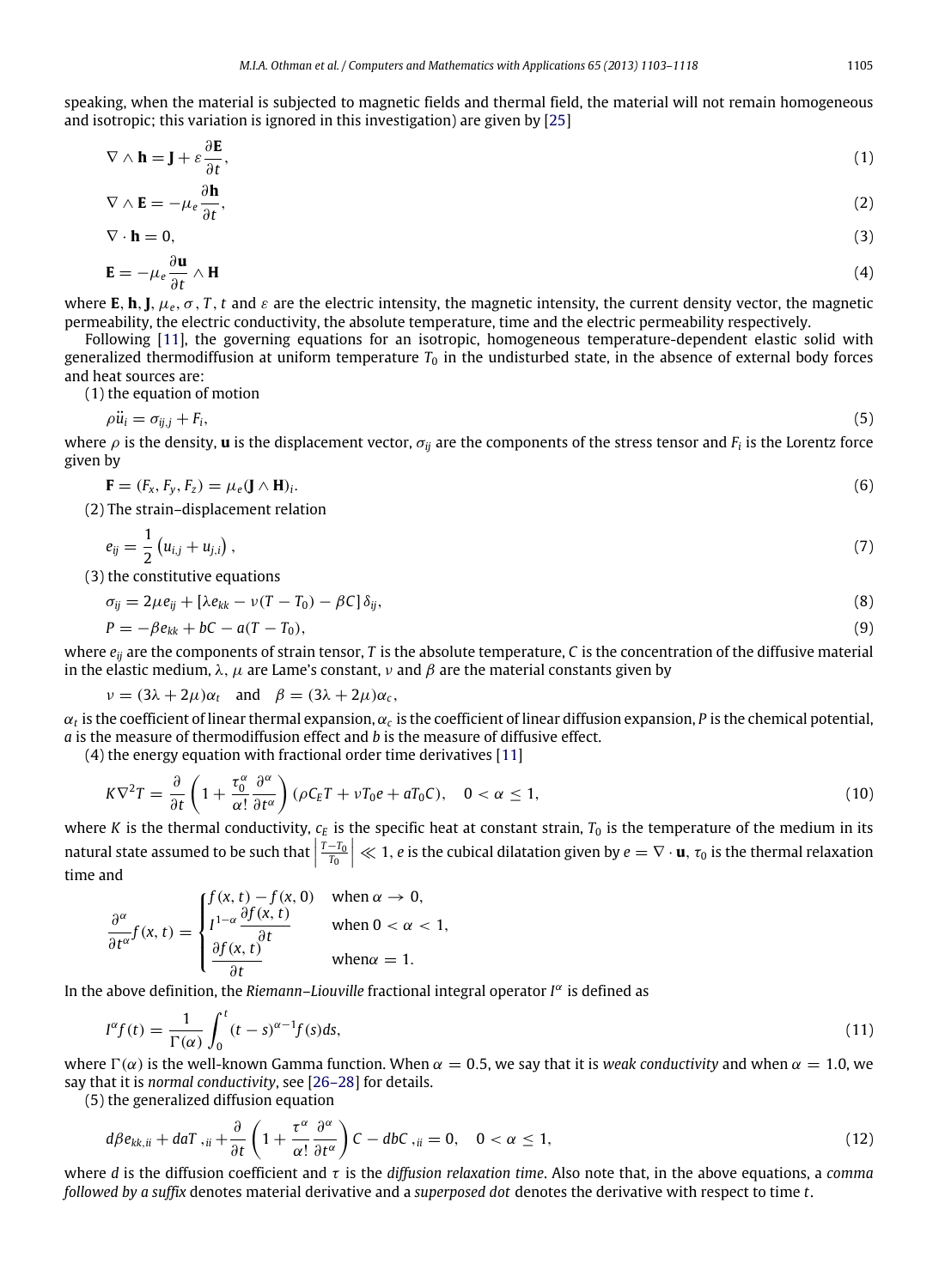We consider, all quantities are functions of the coordinates *x*, *z* and *t*. The displacement components thus have the following form

$$
u_x = u(x, z, t), \qquad u_y = 0, \qquad u_z = w(x, z, t). \tag{13}
$$

Now, we assume that

<span id="page-3-0"></span>
$$
\lambda = \lambda_0 (1 - \alpha^* T_0), \qquad \mu = \mu_0 (1 - \alpha^* T_0), \qquad \nu = \nu_0 (1 - \alpha^* T_0), \qquad \beta = \beta_0 (1 - \alpha^* T_0), \tag{14}
$$

where  $\lambda_0$ ,  $\mu_0$ ,  $\nu_0$  and  $\beta_0$  are constants and  $\alpha^*$  is the linear temperature coefficient. In the case of the modulus elasticity is temperature independent,  $\alpha^* = 0$ .

By using Eqs.  $(1)$ – $(4)$  and  $(6)$ , we get

$$
\mathbf{E} = \mu_e H_0(\dot{w}, 0, -\dot{u}), \qquad \mathbf{h} = -H_0(0, e, 0), \tag{15}
$$

<span id="page-3-1"></span>
$$
\mathbf{F} = -\mu_e H_0 \left[ \left( \frac{\partial h}{\partial x} + \mu_e \varepsilon \ddot{u} \right), 0, \left( \frac{\partial h}{\partial z} + \mu_e \varepsilon \ddot{w} \right) \right].
$$
 (16)

By substituting from Eq. [\(14\)](#page-3-0) in Eqs. [\(8\)](#page-2-2) and [\(9\),](#page-2-3) we obtain

$$
\alpha_1 \sigma_{xx} = (\lambda_0 + 2\mu_0)e_{xx} + \lambda_0 e_{zz} - \nu_0 (T - T_0) - \beta_0 C,\tag{17}
$$

$$
\alpha_1 \sigma_{zz} = (\lambda_0 + 2\mu_0)e_{zz} + \lambda_0 e_{xx} - \nu_0 (T - T_0) - \beta_0 C,\tag{18}
$$

$$
\alpha_1 \sigma_{xz} = 2\mu_0 e_{xz},\tag{19}
$$

$$
P = -\frac{\beta_0}{\alpha_1} e_{kk} + bC - a(T - T_0), \qquad (20)
$$

where

$$
\alpha_1 = \frac{1}{1 - \alpha^* T_0}.\tag{21}
$$

By using Eqs.  $(15)$ – $(19)$  in Eq.  $(5)$ , we get

$$
\alpha_1 \rho \ddot{u} = (\lambda_0 + \mu_0) e_{,x} + \mu_0 \nabla^2 u - \nu_0 T_{,x} - \beta_0 C_{,x} + \alpha_1 \mu_e H_0^2 \left( e_{,x} - \mu_e \varepsilon \ddot{u} \right), \tag{22}
$$

$$
\alpha_1 \rho \ddot{w} = (\lambda_0 + \mu_0) e_{,z} + \mu_0 \nabla^2 w - v_0 T_{,z} - \beta_0 C_{,z} + \alpha_1 \mu_e H_0^2 (e_{,z} - \mu_e \varepsilon \ddot{w}). \tag{23}
$$

By substituting from Eq. [\(14\)](#page-3-0) in Eqs. [\(10\)](#page-2-5) and [\(12\),](#page-2-6) we obtain

$$
K\nabla^2 T = \frac{\partial}{\partial t} \left( 1 + \frac{\tau_0^{\alpha}}{\alpha!} \frac{\partial^{\alpha}}{\partial t^{\alpha}} \right) \left( \rho C_E T + \frac{\nu_0 T_0}{\alpha_1} e + a T_0 C \right).
$$
 (24)

$$
\frac{d\beta_0}{\alpha_1}\nabla^2 e + da\nabla^2 \theta + \frac{\partial}{\partial t}\left(1 + \frac{\tau^\alpha}{\alpha!} \frac{\partial^\alpha}{\partial t^\alpha}\right) C - db\nabla^2 C = 0.
$$
\n(25)

To transform the above equations in non-dimensional forms, we will use the following non-dimensional variables

$$
(\mathbf{x}', \mathbf{z}') = \frac{\widetilde{\omega}}{c_1}(\mathbf{x}, \mathbf{z}), \qquad (\mathbf{u}', \mathbf{w}') = \frac{\widetilde{\omega}}{c_1}(\mathbf{u}, \mathbf{w}), \qquad (\mathbf{t}', \tau'_0, \tau') = \widetilde{\omega}(\mathbf{t}, \tau_0, \tau),
$$
  

$$
\sigma'_{ij} = \frac{\sigma_{ij}}{\rho c_1^2}, \qquad h' = \frac{h}{H_0}, \qquad \mathbf{C}' = \frac{\beta_0}{\rho c_1^2} \mathbf{C}, \qquad \theta = \frac{v_0(T - T_0)}{\rho c_1^2}, \qquad P' = \frac{P}{\beta_0},
$$

where  $\widetilde{\omega} = \frac{\rho c_E c_1^2}{K}$  and  $c_1^2 = \frac{\lambda_0 + 2\mu_0}{\rho}$ .

Using these non-dimensional variables, equations take the following form (omitting the primes for convenience)

<span id="page-3-2"></span>
$$
\ddot{u} = \frac{1}{\alpha_1} \left[ \beta_1 e_{,x} + (1 - \beta_1) \nabla^2 u - \theta_{,x} - C_{,x} \right] + A_0 e_{,x} - B_0 \ddot{u},\tag{26}
$$

$$
\ddot{w} = \frac{1}{\alpha_1} \left[ \beta_1 e_{,z} + (1 - \beta_1) \nabla^2 w - \theta_{,z} - C_{,z} \right] + A_0 e_{,z} - B_0 \ddot{w},\tag{27}
$$

$$
\nabla^2 \theta = \frac{\partial}{\partial t} \left( 1 + \frac{\tau_0^{\alpha}}{\alpha!} \frac{\partial^{\alpha}}{\partial t^{\alpha}} \right) \left( \theta + \frac{\delta \delta_0}{\alpha_1} e + a_1 \delta_0 C \right). \tag{28}
$$

$$
\nabla^2 e + \alpha_1 \alpha_2 \nabla^2 \theta + \alpha_1 \alpha_3 \frac{\partial}{\partial t} \left( 1 + \frac{\tau^{\alpha}}{\alpha!} \frac{\partial^{\alpha}}{\partial t^{\alpha}} \right) C - \alpha_1 \alpha_4 \nabla^2 C = 0.
$$
 (29)

<span id="page-3-3"></span>
$$
\sigma_{xx} = \frac{1}{\alpha_1} \left[ u_{,x} + (2\beta_1 - 1) w_{,z} - \theta - C \right],\tag{30}
$$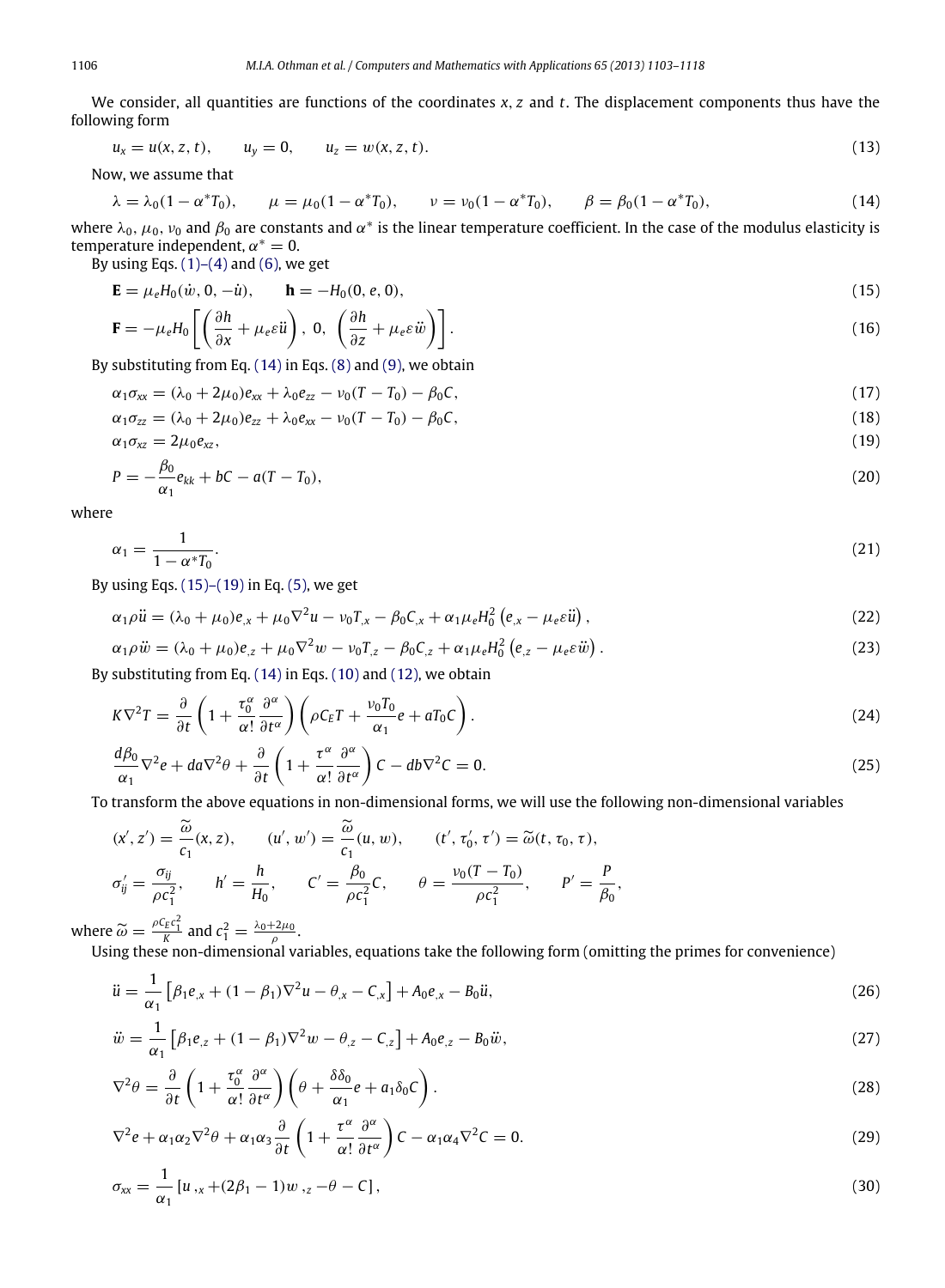$$
\sigma_{zz} = \frac{1}{\alpha_1} \left[ w_{z} + (2\beta_1 - 1)u_{z} - \theta - C \right],\tag{31}
$$

$$
\sigma_{xz} = \frac{1 - \beta_1}{\alpha_1} [u_{z} + w_{z}], \tag{32}
$$

$$
P = -\frac{1}{\alpha_1} (u_{\alpha} + w_{\alpha} - \alpha_2 \theta),
$$
\n(33)

 $A_0 = \frac{\mu_e H_0^2}{\rho c^2}$  $\frac{\mu_e H_0^2}{\rho c_1^2}, \qquad B_0 = \frac{\varepsilon \mu_e^2 H_0^2}{\rho}$ 1  $P^{\prime}$   $P^{\prime}$   $P^{\prime}$   $P^{\prime}$  $\frac{\partial^2 H_0^2}{\rho}$ ,  $\delta = \frac{\nu_0}{\rho C}$  $\frac{\nu_0}{\rho C_E}$ ,  $\delta_0 = \frac{\nu_0 T_0}{\rho c_1^2}$  $\frac{\nu_0 T_0}{\rho c_1^2}$ ,  $a_1 = \frac{ac_1^2}{\beta_0 C_1}$  $\frac{1}{\beta_0 C_E}$  $\alpha_2 = \frac{a\rho c_1^2}{\beta_0 \nu_0}$  $\frac{a\rho c_1^2}{\beta_0 v_0}, \qquad \alpha_3 = \frac{Kc_1^2}{d\beta_0^2C}$  $\frac{Kc_1^2}{d\beta_0^2C_E}$ ,  $\alpha_4 = \frac{b\rho c_1^2}{\beta_0^2}$  $\frac{\rho c_1^2}{\beta_0^2}$ ,  $\beta_1 = \frac{(\lambda_0 + \mu_0)}{\rho c_1^2}$  $\rho c_1^2$ .

Introducing the potential functions  $\phi(x, z, t)$  and  $\psi(x, z, t)$  defined by the relations in the non-dimensional form:

$$
u = (\phi_{,x} - \psi_{,z}), \qquad w = (\phi_{,z} + \psi_{,x}). \tag{34}
$$

By substituting Eq. [\(34\)](#page-4-0) in Eqs. [\(26\)–\(29\),](#page-3-2) we get

<span id="page-4-2"></span><span id="page-4-0"></span>
$$
\left[\gamma_1 \nabla^2 - \alpha_1 \gamma_2 \frac{\partial^2}{\partial t^2} \right] \phi = \theta + C,\tag{35}
$$

$$
\left[ (1 - \beta_1) \nabla^2 - \alpha_1 \gamma_2 \frac{\partial^2}{\partial t^2} \right] \psi = 0, \tag{36}
$$

$$
\left[\nabla^2 - \frac{\partial}{\partial t}\left(1 + \frac{\tau_0^{\alpha}}{\alpha!} \frac{\partial^{\alpha}}{\partial t^{\alpha}}\right)\right]\theta = \delta_0 \frac{\partial}{\partial t} \left(1 + \frac{\tau_0^{\alpha}}{\alpha!} \frac{\partial^{\alpha}}{\partial t^{\alpha}}\right) \left(\frac{\delta}{\alpha_1} \nabla^2 \phi + a_1 C\right),\tag{37}
$$

$$
\nabla^4 \phi + \alpha_1 \alpha_2 \nabla^2 \theta + \left[ \alpha_1 \alpha_3 \frac{\partial}{\partial t} \left( 1 + \frac{\tau^{\alpha}}{\alpha!} \frac{\partial^{\alpha}}{\partial t^{\alpha}} \right) - \alpha_1 \alpha_4 \nabla^2 \right] C = 0, \tag{38}
$$

where  $\gamma_1 = 1 + \alpha_1 A_0$  and  $\gamma_2 = 1 + B_0$ .

# **3. Normal mode analysis**

The solution of the physical quantities can be decomposed in terms of *normal modes* in the following form:

<span id="page-4-1"></span>
$$
[C, u, w, e, \phi, \psi, \theta, \sigma_{ij}](x, z, t) = [C^*, u^*, w^*, e^*, \phi^*, \psi^* \theta^*, \sigma_{ij}^*](z) \exp(\omega t + imx), \qquad (39)
$$

where  $C^*(z)$  etc. is the amplitude of the function  $C(x, z, t)$  etc., *i* is the imaginary unit,  $\omega$  (complex) is the frequency and *m* is the wave number in the *x*-direction.

Using Eq. [\(39\),](#page-4-1) then Eqs. [\(35\)–\(38\)](#page-4-2) take the following forms

<span id="page-4-3"></span>
$$
\gamma_1 \left[ D^2 - g_1 \right] \phi^*(z) - \theta^*(z) - C^*(z) = 0, \tag{40}
$$

$$
\left[ (1 - \beta_1) \left( D^2 - m^2 \right) - \alpha_1 \gamma_2 \omega^2 \right] \psi^*(z) = 0, \tag{41}
$$

<span id="page-4-6"></span><span id="page-4-5"></span><span id="page-4-4"></span>
$$
\alpha_1 \gamma_1 \left[ D^2 - g_3 \right] \theta^*(z) - g_2 \phi^*(z) - g_4 C^*(z) = 0, \tag{42}
$$

$$
g_8 \left[ D^2 - g_9 \right] C^*(z) - g_5 \phi^*(z) - g_6 \theta^*(z) = 0, \tag{43}
$$

where

$$
g_1 = \left[ m^2 + \frac{\alpha_1 \gamma_2 \omega^2}{\gamma_1} \right],
$$
  
\n
$$
g_2 = \left[ \alpha_1 \gamma_2 \delta \delta_0 \omega^2 \omega_1 \right],
$$
  
\n
$$
g_3 = \left[ m^2 + \omega_1 + \frac{\delta \delta_0 \omega_1}{\alpha_1 \gamma_1} \right],
$$
  
\n
$$
g_4 = \left[ \delta_0 \omega_1 (\delta + \alpha_1 \gamma_1 a_1) \right],
$$
  
\n
$$
g_5 = \left[ \alpha_1^2 \gamma_2^2 \omega^4 + \frac{g_2 (1 + \alpha_1 \alpha_2 \gamma_1)}{\alpha_1} \right],
$$
  
\n
$$
g_6 = \left[ \gamma_1 (1 + \alpha_1 \alpha_2 \gamma_1) (g_3 - m^2) + \alpha_1 \gamma_2 \omega^2 \right],
$$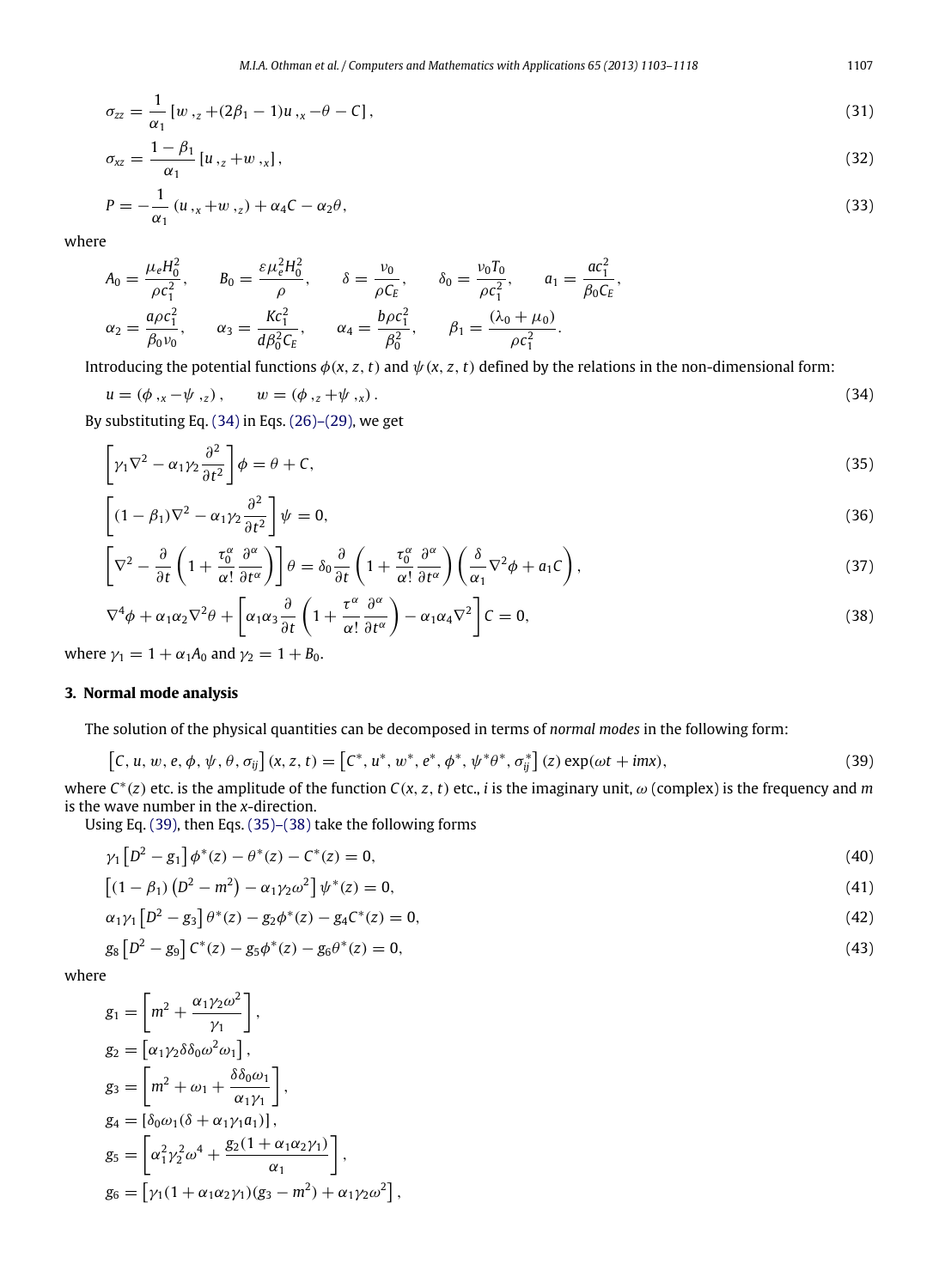$$
g_7 = \left[\frac{g_4(1+\alpha_1\alpha_2\gamma_1)}{\alpha_1} + \alpha_1\gamma_2\omega^2 + \alpha_1\alpha_3\gamma_1^2\omega_1\right],
$$
  

$$
g_8 = \left[\gamma_1(1-\alpha_1\alpha_4\gamma_1)\right], \qquad g_9 = \left[m^2 - \frac{g_7}{g_8}\right]
$$

and

 $D \equiv \frac{d}{dz}$  $\frac{d}{dz}$ ,  $\omega_1 =$  $\Gamma$  $\omega + \frac{\omega^{\alpha+1} \tau_0^{\alpha}}{\alpha!}$ α! ٦ .

Eliminating  $\theta^*(z)$  and  $C^*(z)$  between Eqs. [\(40\),](#page-4-3) [\(42\)](#page-4-4) and [\(43\),](#page-4-5) we get after some simple computations the following sixthorder ordinary differential equation satisfied by  $\phi^*(z)$ 

$$
(D6 - l1D4 + l2D2 - l3) \phi*(z) = 0,
$$
  
\n
$$
l1 = \frac{g_{11}}{g_{10}}, \qquad l2 = \frac{g_{12}}{g_{10}}, \qquad l3 = \frac{g_{13}}{g_{10}},
$$
  
\n
$$
g_{10} = \alpha_1 \gamma_1^2 g_8, \qquad g_{11} = \alpha_1 \gamma_1^2 g_8 [g_1 + g_3 + g_9],
$$
  
\n
$$
g_{12} = [\alpha_1 \gamma_1^2 g_8 (g_1 g_3 + g_3 g_9 + g_9 g_1) - \gamma_1 g_4 g_6 - \alpha_1 \gamma_1 g_5 - g_2 g_8],
$$
\n
$$
(44)
$$

$$
g_{13} = [\alpha_1 \gamma_1^2 g_1 g_3 g_8 g_9 - \alpha_1 \gamma_1 g_3 g_5 - \gamma_1 g_1 g_4 g_6 + g_4 g_5 + g_2 g_6 - g_2 g_8 g_9].
$$
  
In a similar manner, we can show that  $\theta^*(z)$  and  $C^*(z)$  satisfy the following equations

$$
(D6 - l1D4 + l2D2 - l3) \{ \theta^*(z), C^*(z) \} = 0.
$$
 (45)

The general solution of Eq. [\(44\)](#page-5-0) which is regular at  $z\to\infty$  can be written as

$$
\phi^*(z) = \sum_{j=1}^3 R_j(m, \omega) e^{-k_j z}, \tag{46}
$$

where  $k_i$  ( $j = 1, 2, 3$ ) are the eigenvalues (roots) of the following characteristics equations

$$
k^6 - l_1 k^4 + l_2 k^2 - l_3 = 0,\t\t(47)
$$

given by

$$
k_1^2 = \frac{1}{3}(2p\sin q + l_1),
$$
  
\n
$$
k_2^2 = \frac{-1}{3}\left(p[\sqrt{3}\cos q + \sin q] - l_1\right)
$$
  
\n
$$
k_3^2 = \frac{1}{3}\left(p[\sqrt{3}\cos q - \sin q] + l_1\right),
$$

and

$$
p = \sqrt{l_1^2 - 3l_2}
$$
,  $q = \frac{\sin^{-1}r}{3}$ ,  $r = \frac{9l_1l_2 - 2l_1^3 - 27l_3}{2p^3}$ .

Following the same process, we obtain the solution for  $\theta^*(z)$  and  $C^*(z)$  as follows

<span id="page-5-4"></span><span id="page-5-3"></span><span id="page-5-2"></span><span id="page-5-1"></span><span id="page-5-0"></span>,

$$
\theta^*(z) = \sum_{j=1}^3 R'_j(m,\omega)e^{-k_j z},\tag{48}
$$

$$
C^*(z) = \sum_{j=1}^3 R_j''(m,\omega)e^{-k_j z},\tag{49}
$$

where  $R_j(m,\omega)$ ,  $R'_j(m,\omega)$  and  $R''_j(m,\omega)$  are arbitrary constants, depending on *m* and  $\omega$  to be determined by the boundary conditions of the problem. Substituting from Eqs. [\(46\),](#page-5-1) [\(48\)](#page-5-2) and [\(49\)](#page-5-3) into the Eqs. [\(40\),](#page-4-3) [\(42\)](#page-4-4) and [\(43\),](#page-4-5) we can easily obtain

$$
R'_{j}(m,\omega) = M_{1j}R_{j}(m,\omega), \quad j = 1, 2, 3
$$
\n(50)

$$
R_j''(m,\omega) = M_{2j}R_j(m,\omega), \quad j = 1, 2, 3. \tag{51}
$$

We thus have

$$
\theta^*(z) = \sum_{j=1}^3 M_{1j} R_j(m, \omega) e^{-k_j z}, \tag{52}
$$

$$
C^*(z) = \sum_{j=1}^3 M_{2j} R_j(m, \omega) e^{-k_j z}, \qquad (53)
$$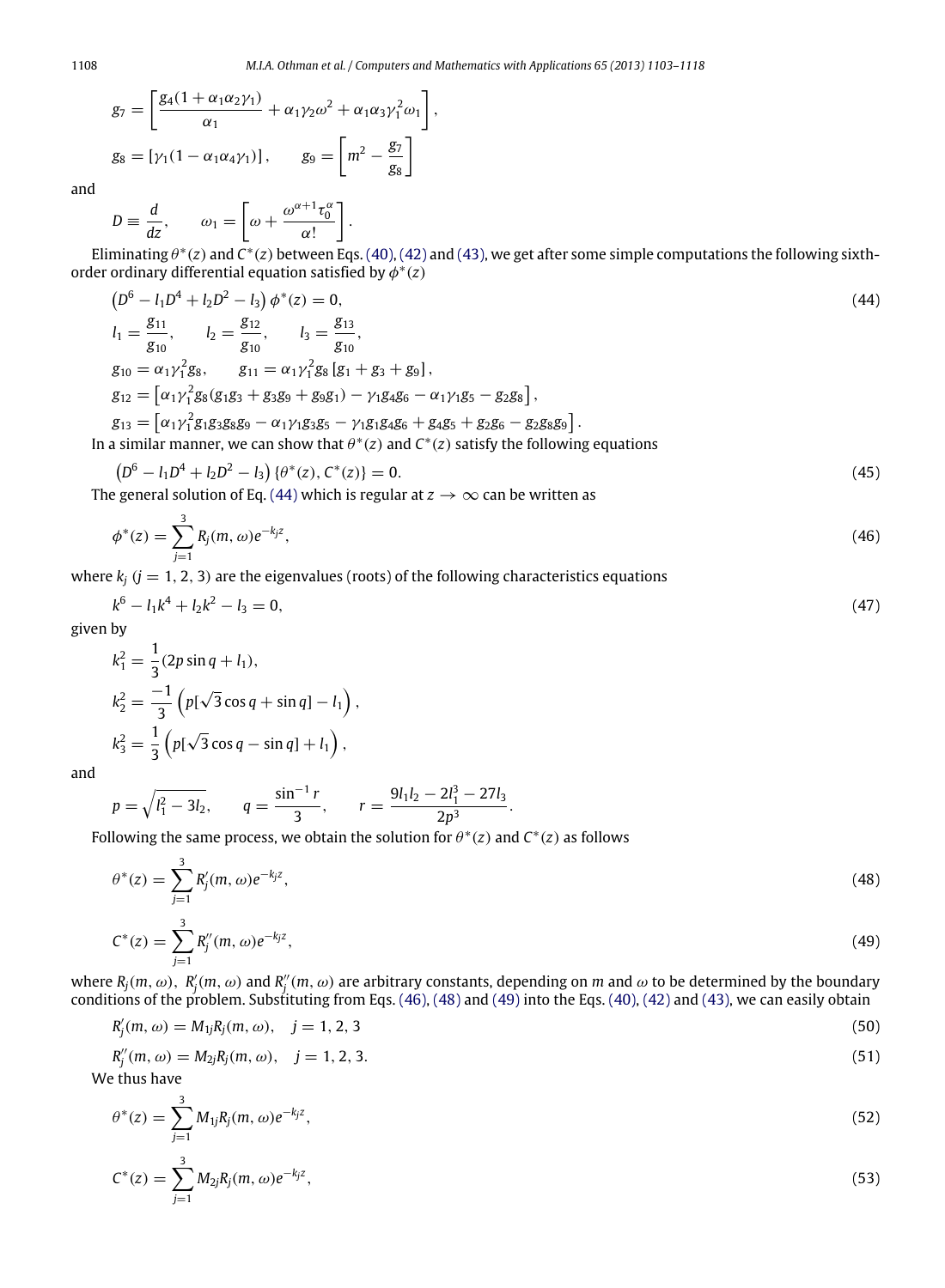$$
M_{1j} = \frac{\gamma_1 g_4(k_j^2 - g_1) + g_2}{\alpha_1 \gamma_1 (k_j^2 - g_3) + g_4},\tag{54}
$$

$$
M_{2j} = \frac{\alpha_1 \gamma_1^2 (k_j^2 - g_1)(k_j^2 - g_3) - g_2}{\alpha_1 \gamma_1 (k_j^2 - g_3) + g_4}.
$$
\n(55)

The solution of Eq. [\(41\)](#page-4-6) can be written as

<span id="page-6-0"></span>
$$
\psi^*(z) = R_4(m, \omega)e^{-k_4 z},\tag{56}
$$

where

$$
k_4 = \sqrt{m^2 + \frac{\alpha_1 \gamma_2 \omega^2}{1 - \beta_1}}.
$$

In order to obtain the displacement components *u* and w, using Eq. [\(39\),](#page-4-1) Eq. [\(34\),](#page-4-0) becomes

$$
u^*(z) = im\phi^*(z) - D\psi^*(z),
$$
\n(57)

<span id="page-6-1"></span>
$$
w^*(z) = D\phi^*(z) + im\psi^*(z)
$$
\n(58)

which give on using Eqs. [\(46\)](#page-5-1) and [\(56\)](#page-6-0)

$$
u^*(z) = k_4 R_4(m, \omega)e^{-k_4 z} + im \sum_{j=1}^3 R_j(m, \omega)e^{-k_j z}, \qquad (59)
$$

<span id="page-6-2"></span>
$$
w^*(z) = imR_4(m, \omega)e^{-k_4 z} - \sum_{j=1}^3 k_j R_j(m, \omega)e^{-k_j z}.
$$
\n(60)

Substitution of Eqs. [\(39\),](#page-4-1) [\(53\),](#page-5-4) [\(59\)](#page-6-1) and [\(60\)](#page-6-2) into Eqs. [\(30\)–\(33\),](#page-3-3) we get

$$
\sigma_{xx}^*(z) = M_1 R_4(m,\omega) e^{-k_4 z} + \sum_{j=1}^3 M_{3j} R_j(m,\omega) e^{-k_j z}, \qquad (61)
$$

$$
\sigma_{zz}^*(z) = -M_1 R_4(m,\omega) e^{-k_4 z} + \sum_{j=1}^3 M_{4j} R_j(m,\omega) e^{-k_j z}, \qquad (62)
$$

$$
\sigma_{xz}^*(z) = -M_2 R_4(m,\omega)e^{-k_4 z} - \sum_{j=1}^3 M_{5j} R_j(m,\omega)e^{-k_j z},\tag{63}
$$

$$
P^*(z) = \sum_{j=1}^3 M_{6j} R_j(m, \omega) e^{-k_j z}
$$
(64)

where

$$
M_{1} = \frac{2imk_{4}(1 - \beta_{1})}{\alpha_{1}},
$$
  
\n
$$
M_{2} = \frac{(1 - \beta_{1})(k_{4}^{2} + m^{2})}{\alpha_{1}},
$$
  
\n
$$
M_{3j} = \frac{1}{\alpha_{1}} [(2\beta_{1} - 1)k_{j}^{2} - m^{2} - M_{1j} - M_{2j}],
$$
  
\n
$$
M_{4j} = \frac{1}{\alpha_{1}} [k_{j}^{2} - (2\beta_{1} - 1)m^{2} - M_{1j} - M_{2j}],
$$
  
\n
$$
M_{5j} = \frac{2im(1 - \beta_{1})k_{j}}{\alpha_{1}},
$$
  
\n
$$
M_{6j} = \frac{1}{\alpha_{1}} [m^{2} - k_{j}^{2} - \alpha_{1}\alpha_{2}M_{1j} + \alpha_{1}\alpha_{4}M_{2j}],
$$
\n(65)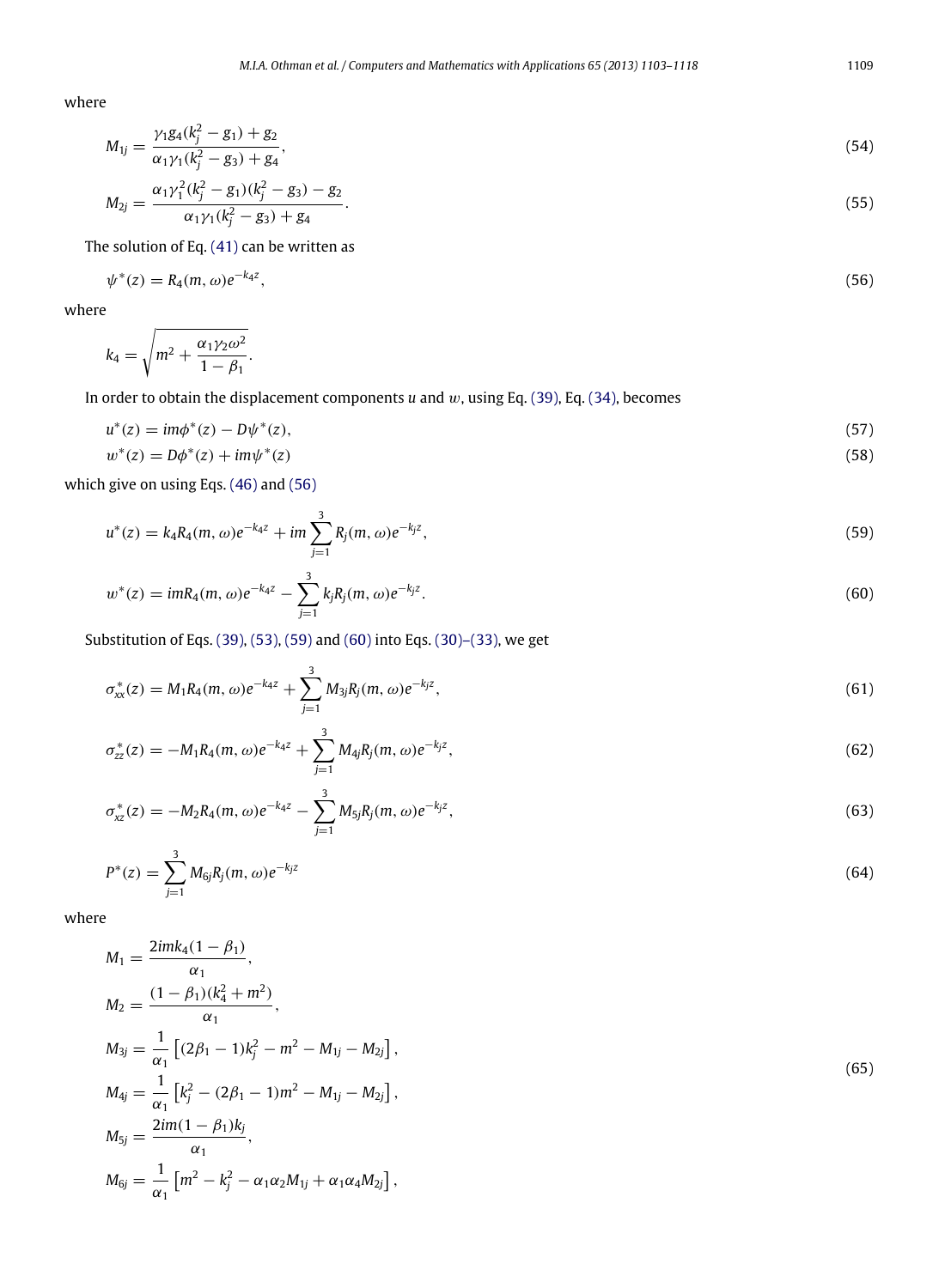# **4. Application**

The non-dimensional boundary conditions on the surface  $z = 0$  are: (1) the concentrated load is suddenly applied normal to the free surface:

$$
\sigma_{zz} = -F_0 \exp(\omega t + imx),\tag{66}
$$

where  $F_0$  is the normal load of intensity per unit length, (2) the tangential stress component must be vanishing:

$$
\sigma_{xz} = 0, \tag{67}
$$

(3) there is no variation of concentration and temperature on the surface  $z = 0$ ,

$$
\frac{\partial C}{\partial z} = 0,
$$
\n
$$
\frac{\partial \theta}{\partial z} = 0.
$$
\n(68)

Substituting the expressions of the variables considered into the above boundary conditions, we can obtain the following equations satisfied by the parameters 
$$
R_i
$$
 ( $j = 1, 2, 3, 4$ )

<span id="page-7-0"></span>
$$
\sum_{j=1}^{3} M_{4j}R_j - M_1R_4 = -F_0,
$$
  

$$
\sum_{j=1}^{3} M_{5j}R_j - M_2R_4 = 0,
$$
  

$$
\sum_{j=1}^{3} M_{2j}k_jR_j = 0,
$$
  

$$
\sum_{j=1}^{3} M_{1j}k_jR_j = 0.
$$
 (70)

Solving the system of Eq. [\(70\),](#page-7-0) we get the parameters  $R_j$  ( $j = 1, 2, 3, 4$ ), defined as follows:

$$
R_j = \frac{\Delta_j}{\Delta}, \quad (j = 1, 2, 3, 4), \tag{71}
$$

where

$$
\Delta_1 = F_0 k_2 k_3 M_2 (M_{13} M_{22} - M_{12} M_{23}),
$$
  
\n
$$
\Delta_2 = F_0 k_1 k_3 M_2 (M_{11} M_{23} - M_{13} M_{21}),
$$
  
\n
$$
\Delta_3 = F_0 k_1 k_2 M_2 (M_{12} M_{21} - M_{11} M_{22}),
$$
  
\n
$$
\Delta_4 = F_0 k_1 k_2 M_5 (M_{12} M_{21} - M_{11} M_{22}) + F_0 k_2 k_3 M_{51} (M_{13} M_{22} - M_{12} M_{23})
$$
  
\n
$$
+ F_0 k_1 k_3 M_{52} (M_{11} M_{23} - M_{13} M_{21}),
$$
  
\n
$$
\Delta = k_1 k_3 M_2 M_{42} (M_{13} M_{21} - M_{11} M_{23}) + k_1 k_3 M_1 M_{52} (M_{11} M_{23} - M_{13} M_{21})
$$
  
\n
$$
+ k_2 k_3 M_2 M_{41} (M_{12} M_{23} - M_{13} M_{22}) + k_2 k_3 M_1 M_{51} (M_{13} M_{22} - M_{12} M_{23})
$$
  
\n
$$
+ k_1 k_2 M_2 M_{43} (M_{11} M_{22} - M_{12} M_{21}) + k_1 k_2 M_1 M_{53} (M_{12} M_{21} - M_{11} M_{22}).
$$
  
\n(72)

# **5. Particular case**

 $\sim 10$ 

 $\mathcal{L}$ 

By putting  $C = 0$ ,  $a = 0$ ,  $b = 0$ ,  $\beta = 0$ , we get the equations for the displacements component, the stresses and the temperature without the effect of diffusion. In this case, we obtain:

$$
\gamma_1 \left[ D^2 - g_1 \right] \phi^*(z) - \theta^*(z) = 0, \tag{73}
$$

$$
(D2 - k42) \psi^*(z) = 0,
$$
\n(74)

$$
\alpha_1 \gamma_1 \left[ D^2 - g_3 \right] \theta^*(z) - g_2 \phi^*(z) = 0, \tag{75}
$$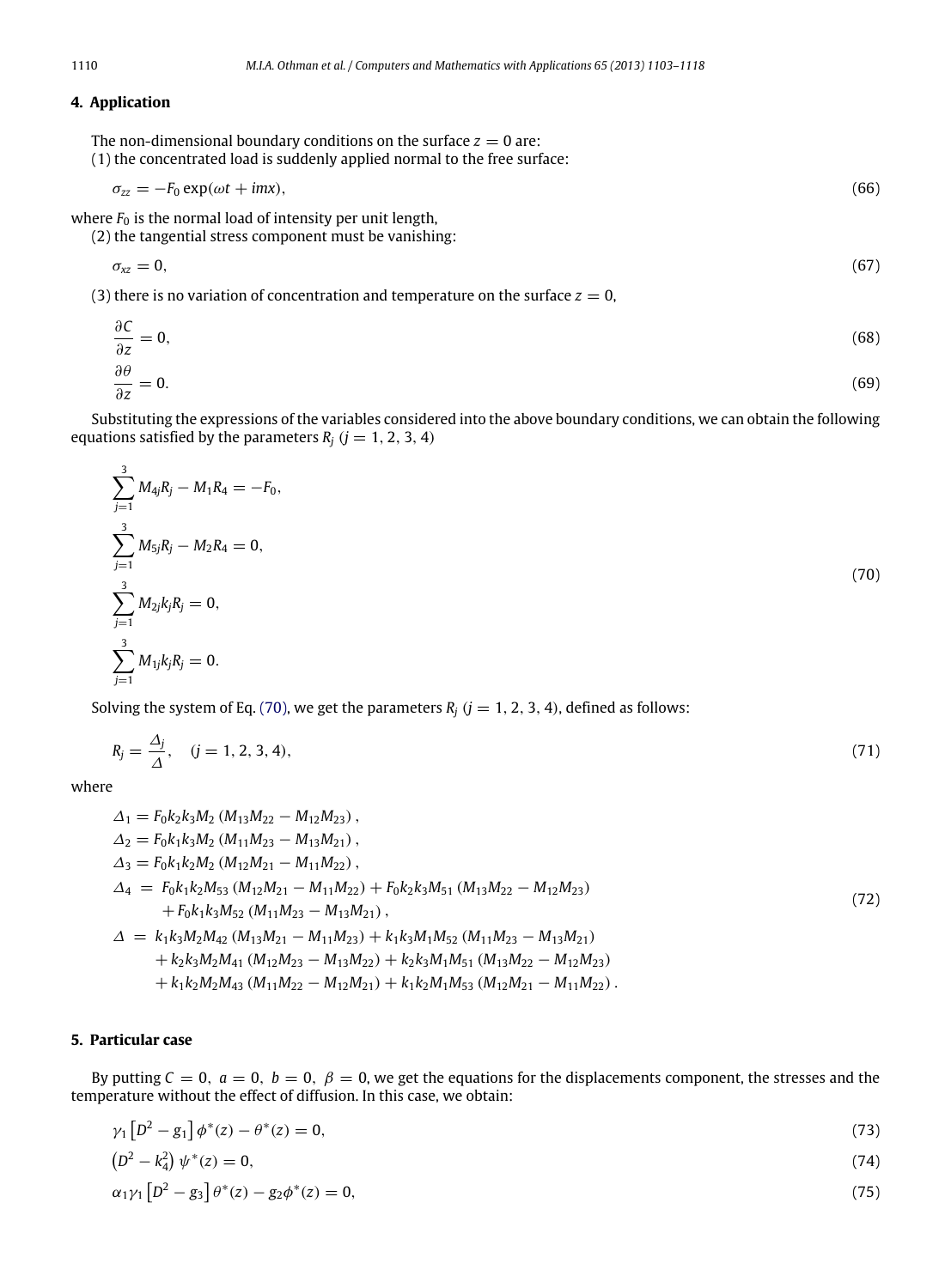$$
k_4 = \sqrt{m^2 + \frac{\alpha_1 \gamma_2 \omega^2}{1 - \beta_1}}.
$$

Eliminating  $\phi^*(z)$  and  $\theta^*(z)$  between Eqs. [\(80\)](#page-8-0) and [\(82\),](#page-8-1) we get fourth-order ordinary differential equation satisfied with  $\phi^*(z)$  and  $\theta^*(z)$  given by

$$
\left(D^4 - g_{14}D^2 + g_{15}\right)\left\{\phi^*(z), \theta^*(z)\right\} = 0,
$$
\n
$$
g_{14} = (g_1 + g_3), \qquad g_{15} = \left[g_1g_3 - \frac{g_2}{\alpha_1\gamma_1^2}\right].
$$
\n(76)

The solution of Eq. [\(83\)](#page-8-2) is given by

$$
\phi^*(z) = \sum_{j=1}^2 S_j(m, \omega) e^{-\lambda_j z},\tag{77}
$$

where  $\lambda_j$  ( $j = 1, 2$ ) are the eigenvalues (roots) of the following characteristic equations

$$
\lambda^4 - g_{14}\lambda^2 + g_{15} = 0. \tag{78}
$$

Similarly

$$
\theta^*(z) = \sum_{j=1}^2 S_j'(m,\omega)e^{-\lambda_j z},\tag{79}
$$

where  $S_j(m,\omega)$  and  $S'_j(m,\omega)$ , are parameters depending on  $m$  and  $\omega$ .

Substituting Eqs. [\(84\)](#page-8-3) and [\(86\)](#page-8-4) into Eqs. [\(80\)–\(82\),](#page-8-0) we get

<span id="page-8-0"></span>
$$
S'_{j}(m,\omega) = N_{1j}S_{j}(m,\omega), \quad j = 1, 2. \tag{80}
$$

We thus have

$$
\theta^*(z) = \sum_{j=1}^2 N_{1j} S_j(m,\omega) e^{-\lambda_j z},\tag{81}
$$

where

<span id="page-8-2"></span><span id="page-8-1"></span>
$$
N_{1j} = \left[\gamma_1(\lambda_j^2 - m^2)\right].\tag{82}
$$

The solution of Eq. [\(86\)](#page-8-4) is the same in Eq. [\(56\)](#page-6-0) and

$$
u^*(z) = k_4 R_4(m, \omega) e^{-k_4 z} + im \sum_{j=1}^2 S_j(m, \omega) e^{-\lambda_j z}, \qquad (83)
$$

<span id="page-8-3"></span>
$$
w^*(z) = imR_4(m, \omega)e^{-k_4 z} - \sum_{j=1}^2 \lambda_j S_j(m, \omega)e^{-\lambda_j z}.
$$
\n(84)

$$
\sigma_{xx}^*(z) = M_1 R_4(m,\omega) e^{-k_4 z} + \sum_{j=1}^2 N_{2j} S_j(m,\omega) e^{-\lambda_j z}, \qquad (85)
$$

<span id="page-8-4"></span>
$$
\sigma_{zz}^*(z) = -M_1 R_4(m,\omega) e^{-k_4 z} + \sum_{j=1}^2 N_{3j} S_j(m,\omega) e^{-\lambda_j z},\tag{86}
$$

$$
\sigma_{xz}^*(z) = -M_2 R_4(m,\omega) e^{-k_4 z} - \sum_{j=1}^2 N_{4j} S_j(m,\omega) e^{-\lambda_j z},\tag{87}
$$

$$
P^*(z) = \sum_{j=1}^{2} N_{5j} S_j(m, \omega) e^{-\lambda_j z}, \qquad (88)
$$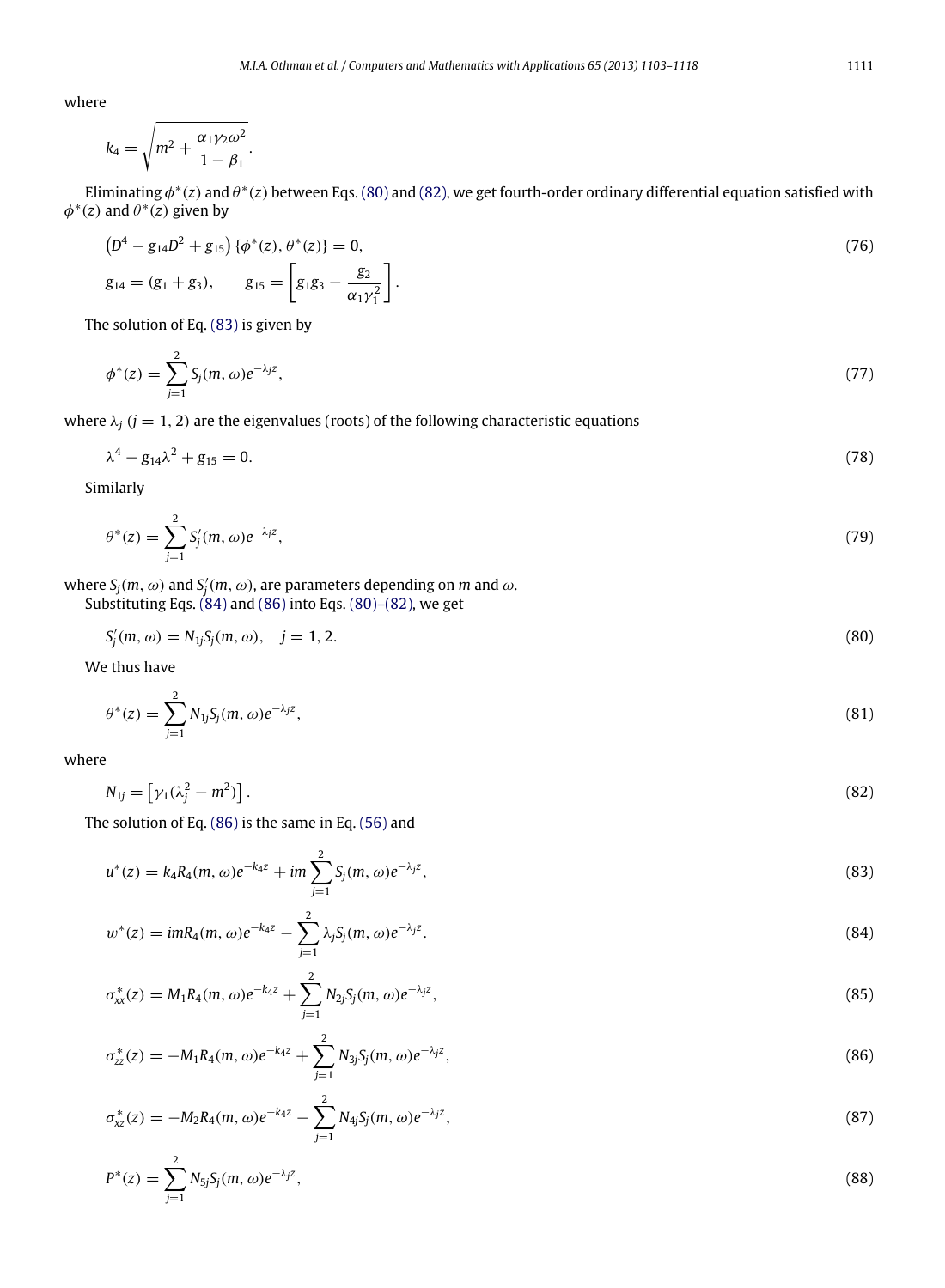$$
N_{2j} = \frac{\left[ (2\beta_1 - 1)\lambda_j^2 - m^2 - N_{1j} \right]}{\alpha_1},
$$
  
\n
$$
N_{3j} = \frac{\left[ \lambda_j^2 - (2\beta_1 - 1)m^2 - N_{1j} \right]}{\alpha_1},
$$
  
\n
$$
N_{4j} = \frac{2im(1 - \beta_1)\lambda_j}{\alpha_1},
$$
  
\n
$$
N_{5j} = \frac{\left( m^2 - \lambda_j^2 \right)}{\alpha_1}, \quad j = 1, 2.
$$
  
\n(89)

In this case, the non-dimensional boundary conditions on the surface  $z = 0$  are:

<span id="page-9-0"></span>
$$
\sigma_{zz} = -F_0 \exp(\omega t + imx), \qquad \sigma_{xz} = 0, \qquad \frac{\partial \theta}{\partial z} = 0 \quad \text{on } z = 0.
$$
 (90)

Substituting the expressions of the variables considered into the above boundary conditions, we can obtain the following equations satisfied by the parameters  $S_i$  ( $j = 1, 2$ ) and  $R_4$ 

$$
\sum_{j=1}^{2} N_{3j} S_j - M_1 R_4 = -F_0,
$$
  

$$
\sum_{j=1}^{2} N_{4j} S_j - M_2 R_4 = 0,
$$
  

$$
\sum_{j=1}^{2} N_{1j} \lambda_j S_j = 0.
$$
 (91)

Solving the above system of Eq. [\(91\),](#page-9-0) we get the parameters  $S_i$  ( $j = 1, 2$ ) and  $R_4$  in the following forms respectively:

$$
S_j = \frac{\Delta_j^*}{\Delta^*}, \quad j = 1, 2,
$$
  
\n
$$
R_4 = \frac{\Delta_3^*}{\Delta^*},
$$
\n(92)

where

$$
\Delta_1^* = -F_0 \lambda_2 M_2 N_{12},
$$
  
\n
$$
\Delta_2^* = F_0 \lambda_1 M_2 N_{11},
$$
  
\n
$$
\Delta_3^* = F_0 (\lambda_1 N_{11} N_{42} - \lambda_2 N_{12} N_{41}),
$$
  
\n
$$
\Delta_3^* = \lambda_1 N_{11} (M_1 N_{42} - M_2 N_{32}) + \lambda_2 N_{12} (M_2 N_{31} - M_1 N_{41}).
$$
\n(93)

#### **6. Numerical results and discussions**

The copper material was chosen for the purpose of numerical example. Since, we have  $\omega = \omega_0 + i\zeta$ , where *i* is the imaginary unit,  $e^{\omega t} = e^{\omega_0 t} (\cos \zeta t + i \sin \zeta t)$  and for small values of time, we can take  $\omega = \omega_0$  (real).

The numerical constants of the problems were taken as (in SI unit):

$$
\lambda_0 = 0.5 \times 10^{11}
$$
,  $\mu_0 = 3.86 \times 10^{11}$ ,  $\beta_0 = 0.1$ ,  $v_0 = 0.3 \times 10^{-2}$ ,  $\alpha_t = 1.78 \times 10^5$ ,  
\n $\alpha_c = 1.98 \times 10^{-4}$ ,  $a = 1.2 \times 10^4$ ,  $b = 0.9 \times 10^6$ ,  $d = 0.85 \times 10^{-8}$ ,  $\rho = 8954$ ,  $\mu_e = 0.02$ ,  
\n $\varepsilon = 0.1$ ,  $T_0 = 293$ ,  $C_E = 383.1$ ,  $\tau_0 = 0.03$ ,  $\alpha^* = 0.002$ ,  $\omega_0 = 2.5$ ,  
\n $m = 1.8$ ,  $F_0 = 0.1$ .

In the present work, numerical calculations are carried out in three different cases. In the first case, we are investigating how the non-dimensional displacement components, the temperature, the stress components and the chemical potential vary with different values of the fractional parameter  $\alpha$  against *z* in the presence and absence of diffusion when the time and the magnetic field remain constant. In the second case, we will show, how the non-dimensional displacement components, the temperature, the stress components and the chemical potential vary with different values of  $\alpha_1$  against *z* when the time instant and the magnetic field remain constant. The third case is investigating how the non-dimensional displacement components, the temperature, the stress components and the chemical potential vary with the presence and absence of the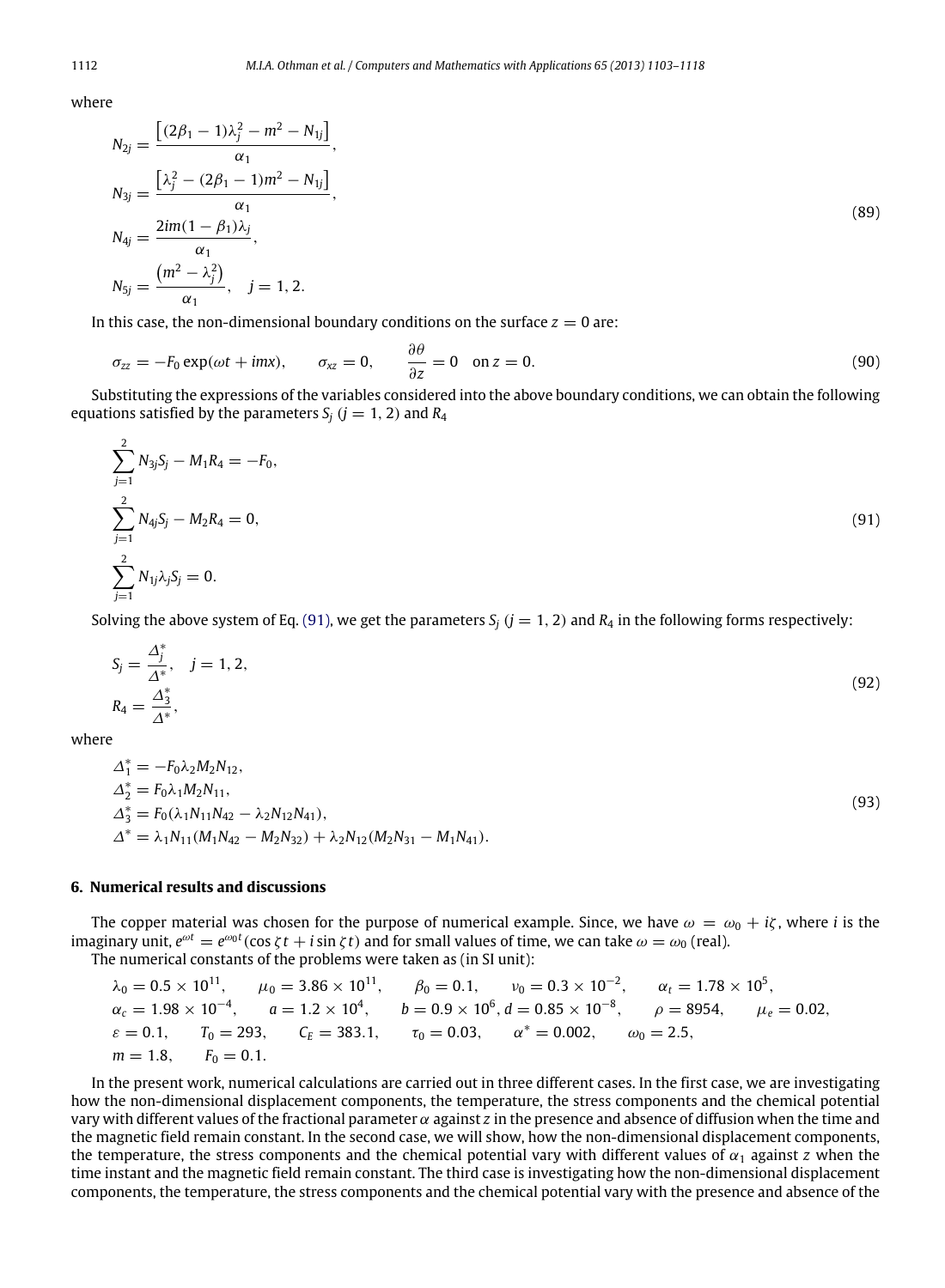<span id="page-10-0"></span>

**Fig. 1.** Variation of displacement distribution *u* at  $H_0 = 10^4$ ,  $\alpha_1 = 1.6$ .

<span id="page-10-1"></span>

**Fig. 2.** Variation of temperature distribution  $\theta$  at  $H_0 = 10^4$ ,  $\alpha_1 = 1.6$ .

magnetic field. The computations are carried out at  $x = 3.5$  for the time instant  $t = 0.1$  in the range  $0 \le z \le 10$ . The numerical results of the real parts of all the physical quantities are obtained and presented graphically in [Figs. 1–12](#page-10-0) of the above three different cases.

[Figs. 1–4](#page-10-0) depict the variety of the displacement component (*u*), the temperature (θ), the stress component (σ*zz* ) and the chemical potential (*P*) for two different values of the fractional parameter ( $\alpha$ ), namely for  $\alpha = 1.0$  and  $\alpha = 0.5$  in the presence and absence of the diffusion effect. [Fig. 1](#page-10-0) shows that for all the cases, *u* remains close to the zero value in the considered domain of the distance *z* far from the origin, except near the vicinity of the load where slight variations are noticed. It is also clearly depicted from [Fig. 1](#page-10-0) that, the value of *u* is maximum in the thermoelastic medium without diffusion effect for  $\alpha = 1.0$ . [Figs. 2](#page-10-1) and [4](#page-11-0) clearly show that the range of magnitude of the temperature ( $\theta$ ) and the chemical potential (*P*) is greater in the thermoelastic medium with diffusion effect than that in thermoelastic medium without this effect. [Fig. 5](#page-11-1) shows that, the value of the stress  $\sigma_{77}$  is maximum in the thermoelastic medium with diffusion effect for  $\alpha = 1.0$ .

[Figs. 5–8](#page-11-1) exhibit the variations of the displacement component (u), the temperature (θ), the stress component (σ*zz* ) and the chemical potential (*P*) for two different values of the magnetic field  $H_0$ , namely for  $H_0 = 0.0$  (without magnetic effect) and  $H_0 = 10^4$  (with magnetic effect) in the presence and absence of diffusion. From [Fig. 5,](#page-11-1) we can notice that, as the value of *z* increases, the values of the displacement function for all the cases approach to zero value, except near the origin where significant difference can be noticed in the magnitude of *u* for all the considered cases. It is also clearly depicted that, the value of *u* is maximum in the thermoelastic medium without diffusion effect in the absence of the magnetic field. We noticed from [Figs. 6](#page-12-0) and [8](#page-12-1) that, the range of the magnitudes of θ and *P* are greater in the thermoelastic medium with diffusion effect than that in thermoelastic medium without this effect. Also these values approach rapidly to the zero value with distance *z* in the thermoelastic medium with diffusion effect than that in thermoelastic medium without this effect. [Fig. 7](#page-12-2) depicts that the value of the stresses  $\sigma_{zz}$  is maximum in the thermoelastic medium with diffusion effect for  $H_0 = 0.0$  and as the distance *z* increases, the values of the stress function approach to zero, rapidly in the case of the presence of a diffusion effect than in the case of the absence of a diffusion effect.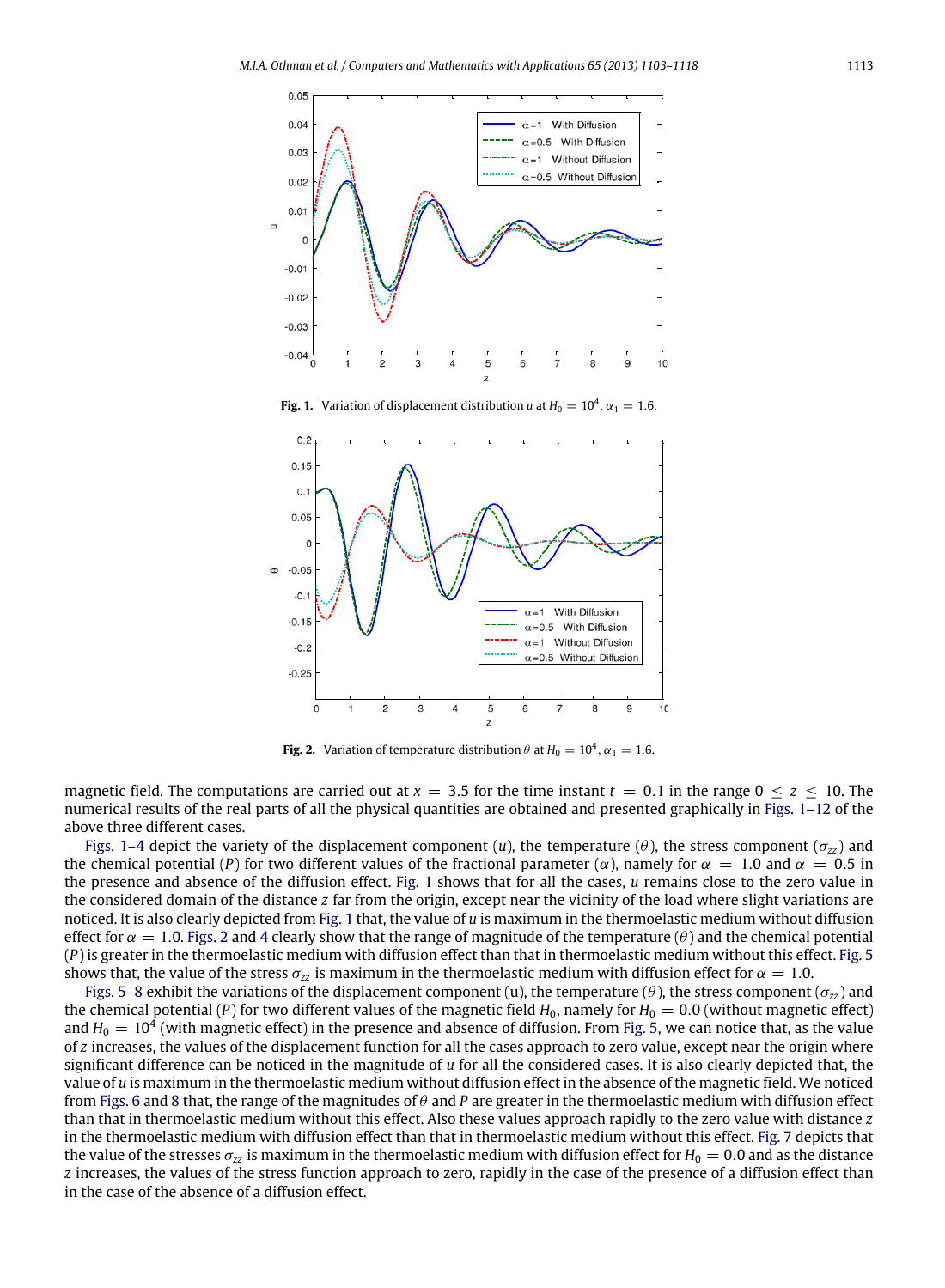

**Fig. 3.** Stress distribution  $\sigma_{zz}$  at  $H_0 = 10^4$ ,  $\alpha_1 = 1.6$ .

<span id="page-11-0"></span>

**Fig. 4.** Variation of chemical potential *P* at  $H_0 = 10^4$ ,  $\alpha_1 = 1.6$ .

<span id="page-11-1"></span>

**Fig. 5.** Variation of displacement distribution *u* at  $\alpha_1 = 1.6$ ,  $\alpha = 0.5$ .

[Figs. 9–12](#page-13-0) display the distribution of the displacement function (*u*), the temperature ( $\theta$ ), the stress function ( $\sigma_{zz}$ ) and the chemical potential (*P*) for two different values of the parameter  $\alpha_1$ , namely for  $\alpha_1 = 1.0$  (temperature independent modulus of elasticity) and  $\alpha_1 = 1.6$  (temperature dependent modulus of elasticity) in the presence and absence of the diffusion effect. [Fig. 9](#page-13-0) exhibits that, the value of *u* is maximum in the thermoelastic medium without diffusion effect when the modulus of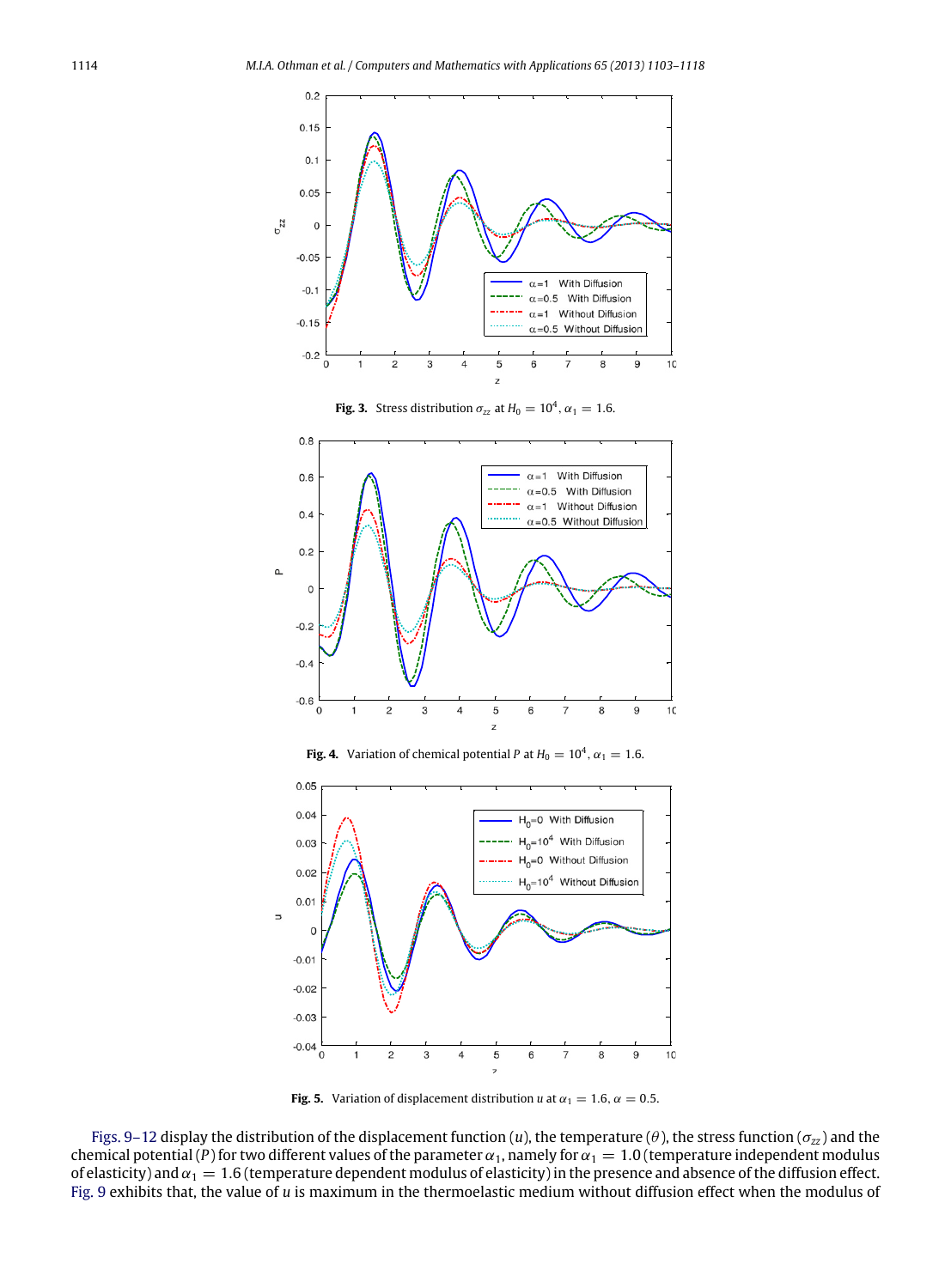<span id="page-12-0"></span>

**Fig. 6.** Variation of temperature distribution  $\theta$  at  $\alpha_1 = 1.6$ ,  $\alpha = 0.5$ .

<span id="page-12-2"></span>

**Fig. 7.** Stress distribution  $\sigma_{zz}$  at  $\alpha_1 = 1.6$ ,  $\alpha = 0.5$ .

<span id="page-12-1"></span>

**Fig. 8.** Variation of chemical potential *P* at  $\alpha_1 = 1.6$ ,  $\alpha = 0.5$ .

elasticity is temperature dependent. The values of the displacement function *u* vanishes after *z* > 10 (approximately). [Figs. 10](#page-13-1) and [12](#page-14-14) show that, the range of magnitudes of θ and *P* are greater in the thermoelastic medium with diffusion effect than that in thermoelastic medium without this effect. It is also clearly depicted from [Figs. 10](#page-13-1) and [12](#page-14-14) that the values of  $\theta$  and *P* are maximum in the thermoelastic medium with diffusion effect when the modulus of elasticity is temperature dependent.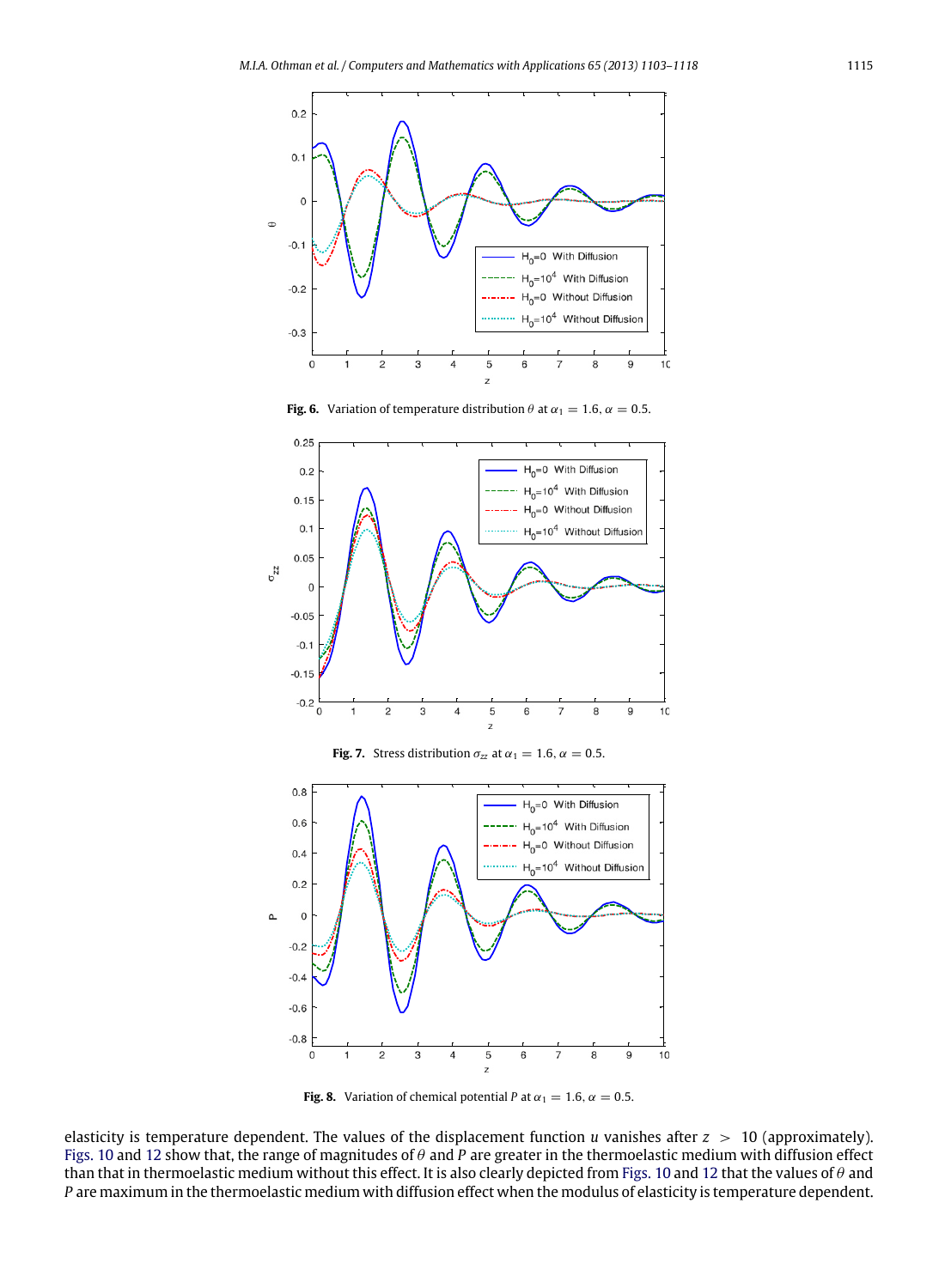<span id="page-13-0"></span>

**Fig. 9.** Variation of displacement distribution *u* at  $H_0 = 10^4$ ,  $\alpha = 0.5$ .

<span id="page-13-1"></span>

**Fig. 10.** Variation of temperature distribution  $\theta$  at  $H_0 = 10^4$ ,  $\alpha = 0.5$ .

<span id="page-13-2"></span>

**Fig. 11.** Stress distribution  $\sigma_{zz}$  at  $H_0 = 10^4$ ,  $\alpha = 0.5$ .

Also these values approach to the zero value rapidly with distance *z* in the thermoelastic medium with diffusion effect than that in thermoelastic medium without this effect. [Fig. 11](#page-13-2) displays that, the value of the stresses  $\sigma_{zz}$  is maximum in the thermoelastic medium with diffusion effect for when the modulus of elasticity of the medium is temperature independent.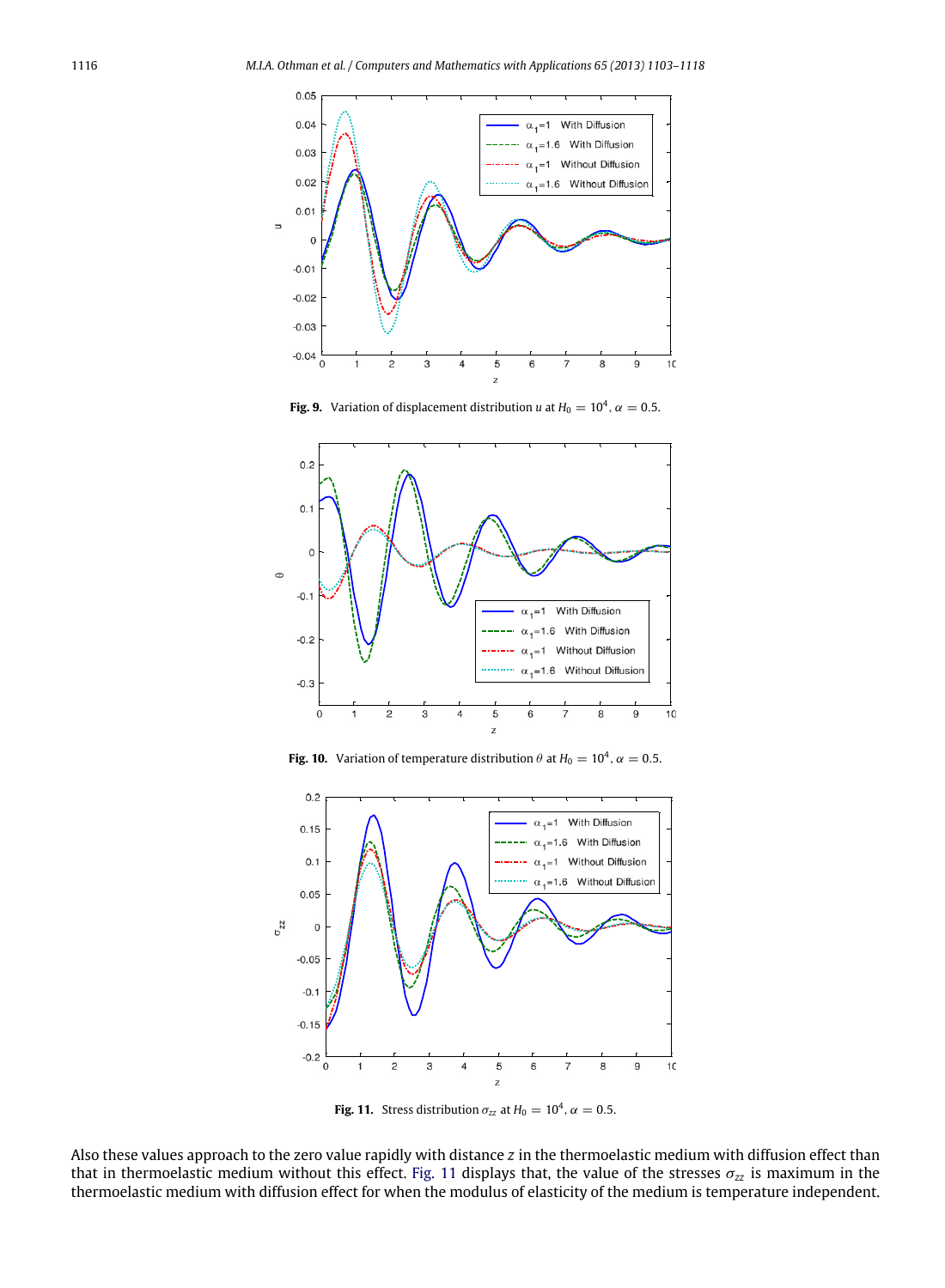<span id="page-14-14"></span>

**Fig. 12.** Variation of chemical potential *P* at  $H_0 = 10^4$ ,  $\alpha = 0.5$ .

Also it can be noticed that, the values of the stress function approach to zero rapidly in the case of the presence of a diffusion effect than in the case of the absence of a diffusion effect with the distance *z* increases.

#### **7. Concluding remarks**

According to the analysis above and from the numerical results presented in [Figs. 1–12,](#page-10-0) we can conclude the following important points:

(i) The presence of diffusion plays a significant role in all the quantities and has an important effect on the vertical and normal components of displacement, the temperature, the stress components and the chemical potential.

(ii) The magnetic field also has a significant effect on all the physical quantities. For both the thermoelastic medium with and without diffusion, the magnetic field acts to decrease the absolute values of the temperature field. For thermoelastic medium with diffusion, the temperature distribution starts with positive value at  $z = 0$  and then decreases due to the effect of the magnetic field whereas for the thermoelastic medium without diffusion, the temperature distribution starts with negative value at  $z = 0$  and then decreases due to the effect of the magnetic field. The magnetic field thus shows its *damping effects* on the temperature field.

(iii) It was observed that, the dependence of the modulus of elasticity on the reference temperature  $(\alpha_1)$  plays a significant role in the thermal interactions, while the presence of the modulus of elasticity on reference temperature has a significant effect in all the physical quantities. The important point of this work is the consideration that, the temperature dependence on the material properties, while in other works these material properties were assumed to be constant. This study is very important for *microscale problems*, because in these cases the material parameters are temperature dependent.

(iv) The method used in the present article is applicable to a wide range of problems in thermoelasticity.

#### **Acknowledgments**

Mr. Nantu Sarkar is very grateful to the *European Union* for the award of *Erasmus Mundus Ph.D. Scholarship* at the University of Warsaw, Poland. He also would like to thank *CSIR*, New Delhi, India for the award of a *Junior Research Fellowship (JRF)* through the grant number 206/2008(ii)EU-IV.

## **References**

- <span id="page-14-0"></span>[1] J. Ignaczak, M. Ostoja-Starzewski, Thermoelasticity with Finite Wave Speeds, Oxford University Press, New York, 2010.
- <span id="page-14-1"></span>[2] M. Caputo, F. Mainardi, A new dissipation model based on memory mechanism, Pure Appl. Geophys. 91 (1971) 134–147.
- <span id="page-14-2"></span>[3] M. Caputo, F. Mainardi, Linear models of dissipation in an elastic solid, Riv. Nuovo Cimento 1 (1971) 161–198.
- <span id="page-14-3"></span>[4] M. Caputo, Vibrations of an infinite viscoelastic layer with a dissipative memory, J. Acoust. Soc. Am. 56 (1974) 897–904.
- <span id="page-14-4"></span>[5] Yu.N. Rabotnov, Creep of Structural Elements, Nauka, Moscow, 1966 (in Russian).
- <span id="page-14-5"></span>[6] F. Mainardi, Applications of fractional calculus in mechanics, in: P. Rusev, I. Dimovski, V. Kiryakova (Eds.), Transforms Method and Special Functions, Bulgarian Academy of Sciences, Sofia, 1998, pp. 309–334.
- <span id="page-14-6"></span>[7] R. Kimmich, Strange kinetics, porous media and NMR, J. Chem. Phys. 284 (2002) 253–285.
- <span id="page-14-7"></span>[8] Y.Z. Povstenko, Fractional heat conduction equation and associated thermal stress, J. Thermal Stresses 28 (2005) 83–102.
- <span id="page-14-8"></span>[9] M. Caputo, Linear model of dissipation whose *Q* is almost frequency independent-II, Geophys. J. R. Astron. Soc. 13 (1967) 529–539.
- <span id="page-14-9"></span>[10] Y.Z. Povstenko, Fractional Cattaneo-type equations and generalized thermoelasticity, J. Thermal Stresses 34 (2011) 97–114.
- <span id="page-14-10"></span>[11] M.A. Ezzat, M.A. Fayik, Fractional order theory of thermoelastic diffusion, J. Thermal Stresses 34 (2011) 851–872.
- <span id="page-14-11"></span>[12] R.A. Oriani, Thermomigration in solid metals, J. Phys. Chem. 30 (1969) 339–351.
- <span id="page-14-12"></span>[13] R.E. Fryxel, E.A. Aitken, High temperature studies of uranium in a thermal gradient, J. Nucl. Mater. 30 (1969) 50–56.
- <span id="page-14-13"></span>[14] W. Nowacki, Dynamic problems of thermoelastic diffusion in solids-I, J. Bull. Acad. Pol. Sci. Ser. Sci. Tech. 22 (1974) 55–64.